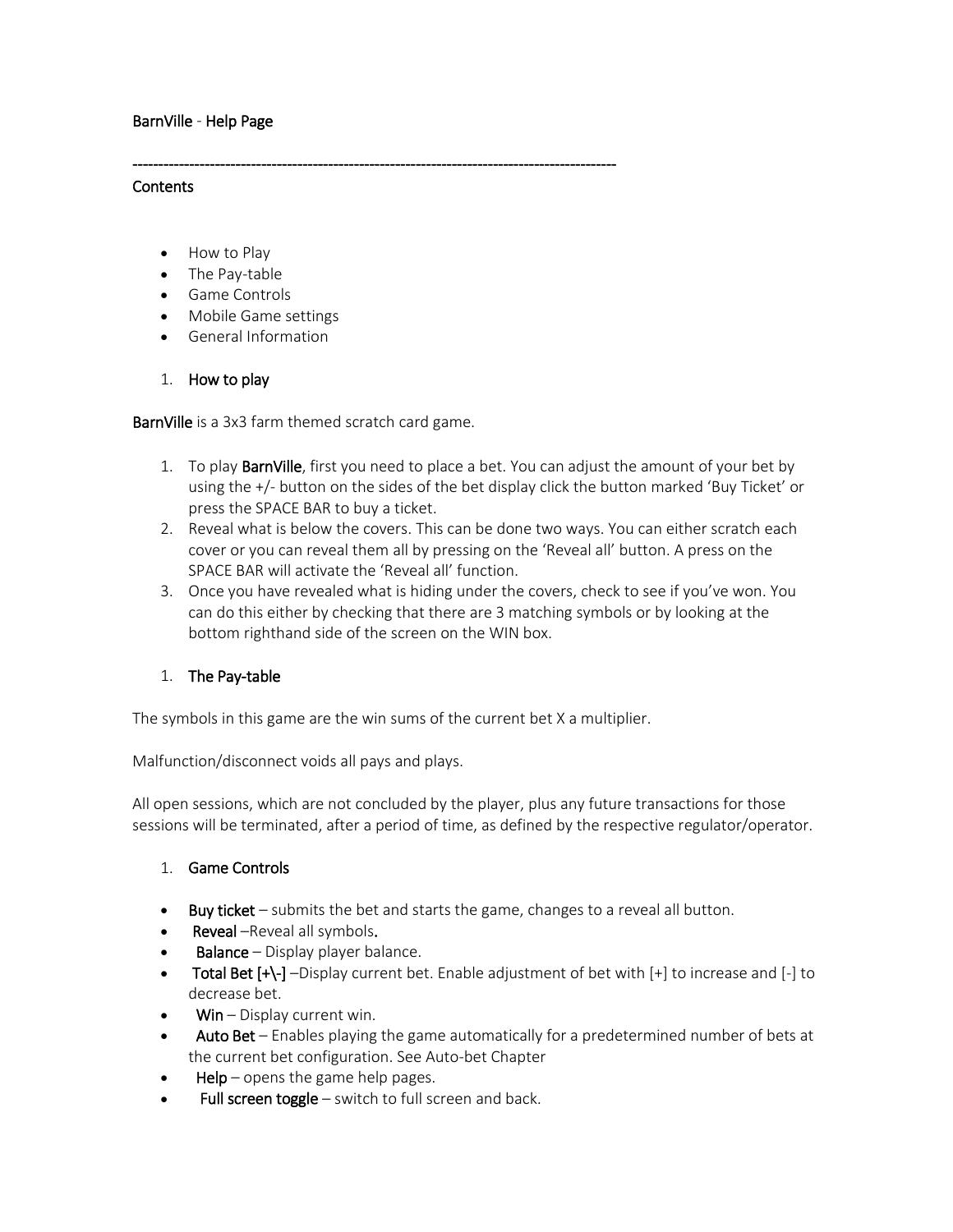- Sound enables sound volume control.
- **Home** Exit game.
- Cashier Open Player account

### Auto-bet system Desktop

To use the auto bet, the player must press the auto bet icon next to the "Buy ticket" button. Auto Bet – Enables playing the game automatically for a predetermined number of bets at the current bet configuration.

To set number of bets press the number of bets panel and then select the desired value of bets.

To add limits open the setting panel using the [+] sign

Each setting can be set to on or off using the check box next to it.

Some limits require a numeric value that must be entered before auto-bet activation.

Limits without a valid numeric value will turn off once auto-bet is activated.

To close the setting panel press the [-] button. To start an auto-bet session, press the PLAY button. To Pause an auto-bet session, press the Pause button.

To exit the Auto-bet mode press the [X] buttonAll game settings and info pages such as help and paytable are accessed by pressing the settings icon.

*Setting Auto-bet*

The player need to press the auto-bet floating icon, right above the bet icon, in order to enter the auto-bet settings page.

Auto-bet settings can also be reached through the game settings (Settings=>Auto-bet)

Actual game settings:

*Auto-bets Limits:*

- Loss limit <Numeric value>- Pauses the auto bet function (see below) when the total loss of the user so far (SUM(bet)-SUM(win)) >= <Numeric value>
- Single Win <Numeric value>- Pauses the auto bet function (see below) when a single win payout >= <Numeric value> or more.
- Win Limit-<Numeric value>- Pauses the auto bet function (see below) when the total Win of the user so far (SUM(bet)-SUM(win)) <= <Numeric value>
- Stop on win When any single bet results with a win of any size, auto-bet deactivates.
- Each limit can be turned on or off by pressing on the on\off button next to it.
- To set the number of auto-bets, the player picks the desired value from the top list of optional values by pressing on the desired value. The selection mark is set on the last settings.
- When a limit is reached and the Auto-bet stops, a message pops in the center of the screen reading according to the limit: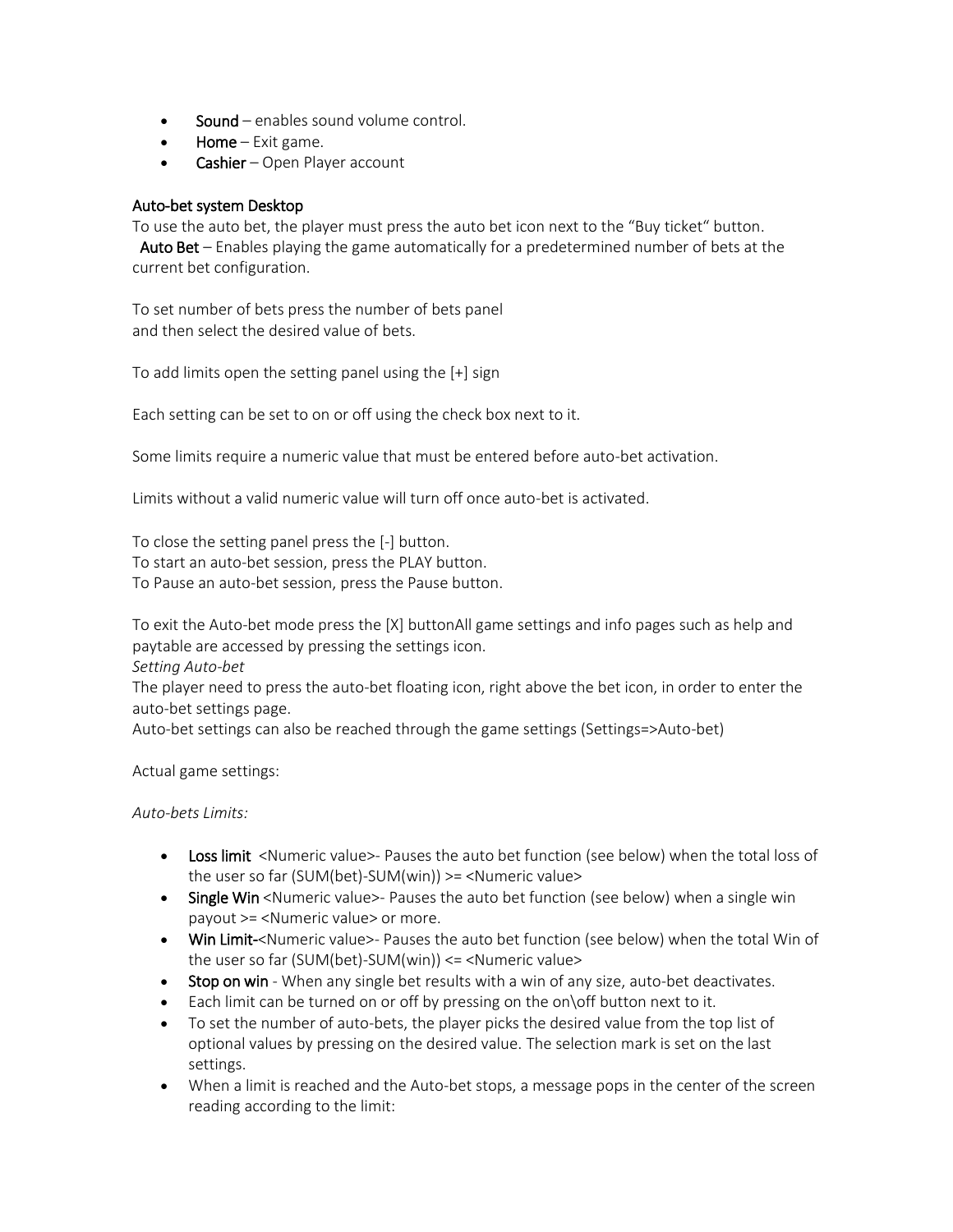- o "Loss limit reached"
- o "Win limit reached"
- o "Single win reached"
- o "Win reached"

Message will fade out after 5 sec or on any tapping (screen or button pressed)

To exit the auto bet panel, the player can:

- Start the auto-bets by pressing "START".
- Exit auto-bet completely by pressing the "return to game" button on the right

### *Auto-bet active view:*

When the auto-bet is activated, the player is returned to the game view.

The bet button is replaced by a counter displaying the remaining auto-bets.

The auto-bet button is changed into "Stop auto-bet" icon.

Clicking on the "stop auto-bet" or on the counter, stops the auto bet and returns to regular game mode.

*Game settings page*

Setting sound – Ambience Sound – enabling or disabling background music. Setting sound –Sound effects – enabling or disabling sound effect. Full Screen – enabling or disabling Full screen mode.

## • General Information

| General Information     |                        |
|-------------------------|------------------------|
| Return to Player<br>95% |                        |
| Minimum win amount      | $0.5$ X 1 multiplier   |
| Maximum win amount      | 10 X 10,000 multiplier |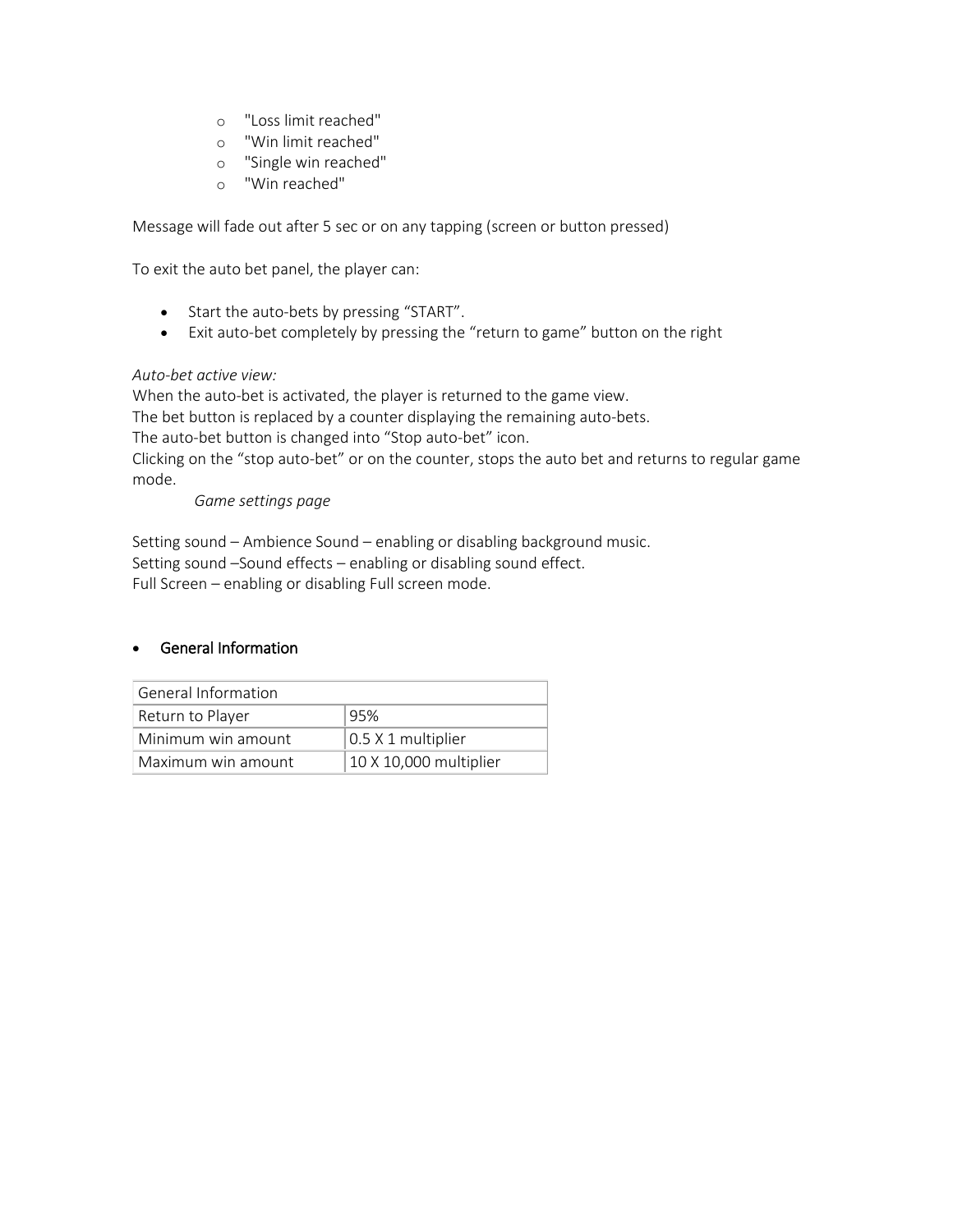## Cash Cuisine

## • How to Play

Cash Cuisine is a 3x3 scratch game with delicious offerings.

- To play Cash Cuisine, first you need to place a bet. You can adjust the amount of your bet by using the plus and minus buttons on the sides of the bet display Press the button marked 'Buy Ticket' or press the SPACE BAR to buy a ticket.
- Reveal what is under the covers. This can be done two ways. You can either press on each cover or you can remove them all by pressing on the 'REVEAL ALL' button. A press on the SPACE BAR will activate the 'REVEAL ALL' function.
- Once you have revealed what is hiding under the covers, check to see if you've won. You can do this either by checking that there are 3 matching symbols or by looking at the bottom righthand side of the screen on the WIN box.
- Incomplete games will be either completed automatically or will be in a pending state until the player re-opens the game.
- Malfunction/disconnect voids all pays and plays.
- All open sessions, which are not concluded by the player, plus any future transactions for those sessions will be terminated, after a period of time, as defined by the respective regulator/operator.

## • How to Read the Paytable

The Paytable in this game acts like a key, explaining the value of each symbol in the game. The win amount displayed is the result of the current bet amount times the symbol multiplier. The value displayed in the table for each symbol is the current bet amount times the symbol multiplier.

In Desktop mode, the Paytable is displayed on the upper part of the game screen. In mobile mode, the paytable is in the info page.

- Game Controls
- Buy ticket submits the bet and starts the game, changes to a reveal all button.
- **Balance** Display user balance.
- **Total Bet (-/+)** Display current bet. Enable adjustment of bet.
- $W$ in Display current win.
- Auto-bet Enables playing the game automatically for a predetermined number of bets at the current bet configuration. See Auto-bet Chapter
- **Help** opens the game help pages.
- Full screen toggle switch to full screen and back.
- Home Exit game.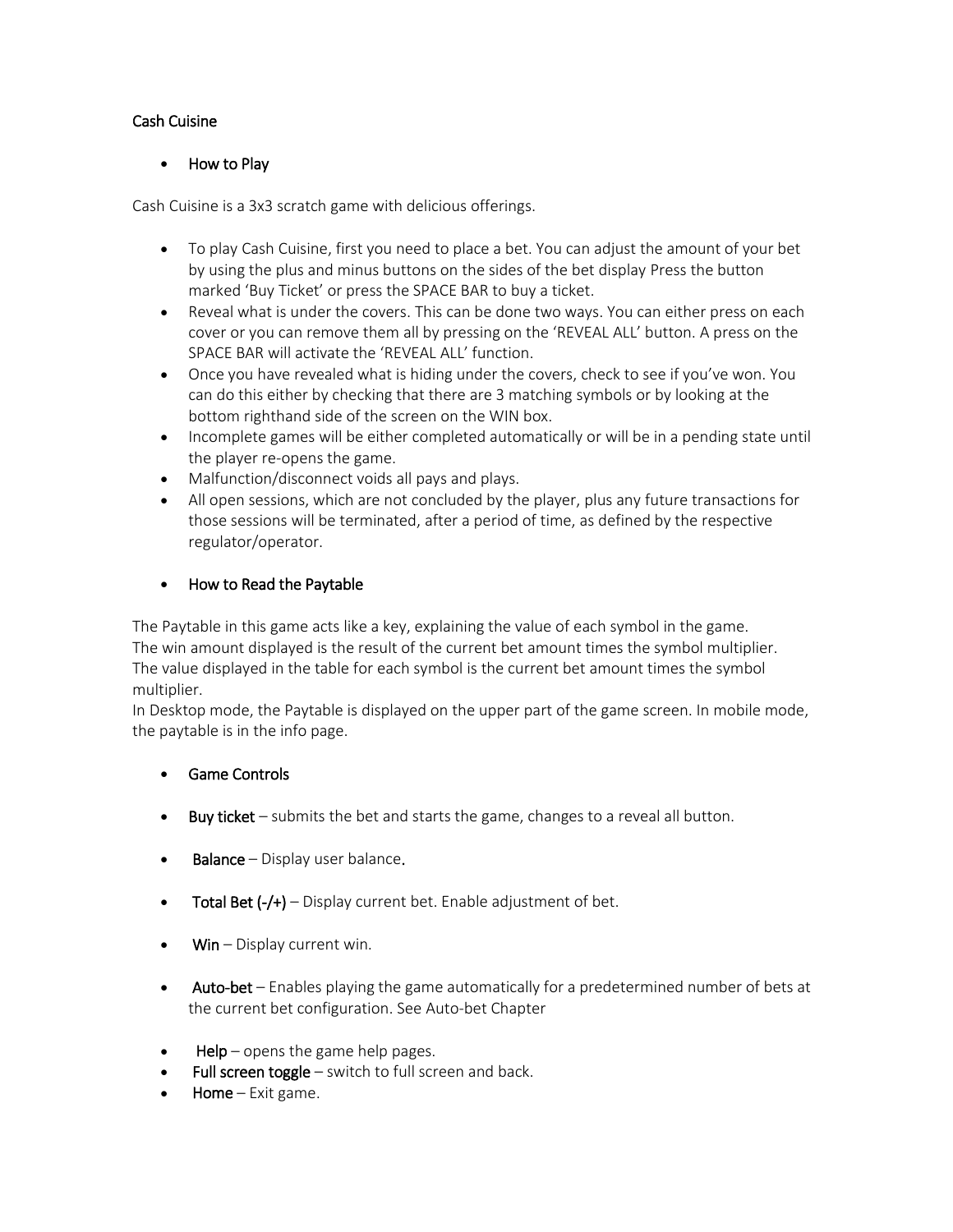- Sound enables sound volume control.
- **Cashier** Opens player account.
- Auto-bet system

### Desktop

To use the auto bet, the player must press the auto bet icon next to the "Buy ticket" button.

Auto Bet – Enables playing the game automatically for a predetermined number of bets at the current bet configuration.

To set number of bets, press the bet, change auto-bets panel, and then select the desired number of bets or numeric value as applicable.

To add limits, open the setting panel using the [+] sign Each setting can be set to on or off using the on/off switch.

Some limits require a numeric value that must be entered before auto-bet activation. Limits without a valid numeric value will turn off once auto-bet is activated. To close the setting panel press the [-] button.

To start an auto-bet session, press the PLAY button. To Pause an auto-bet session, press the Pause button.

To exit the Auto-bet mode press the [X] button

## • Mobile Game settings

| Button            | Description                                                                                |
|-------------------|--------------------------------------------------------------------------------------------|
| <b>Buy Ticket</b> | Place a bet                                                                                |
| Reveal all        | Reveal all symbols                                                                         |
| Auto-bet          | Opens Auto-bet settings                                                                    |
| Pay Table         | Opens the pay table pages                                                                  |
| Home/Lobby        | Exit game to home/lobby of<br>lhost.                                                       |
| Settings          | Opens Settings page of game                                                                |
| Bet               | Display the stake for the<br>current bet.<br>When pressed, opens the<br>bet value drop box |
| Balance           | Display player balance                                                                     |
| <b>WIN</b>        | Display current bet total win                                                              |
| <b>CLOCK</b>      | Display time of current<br>player session                                                  |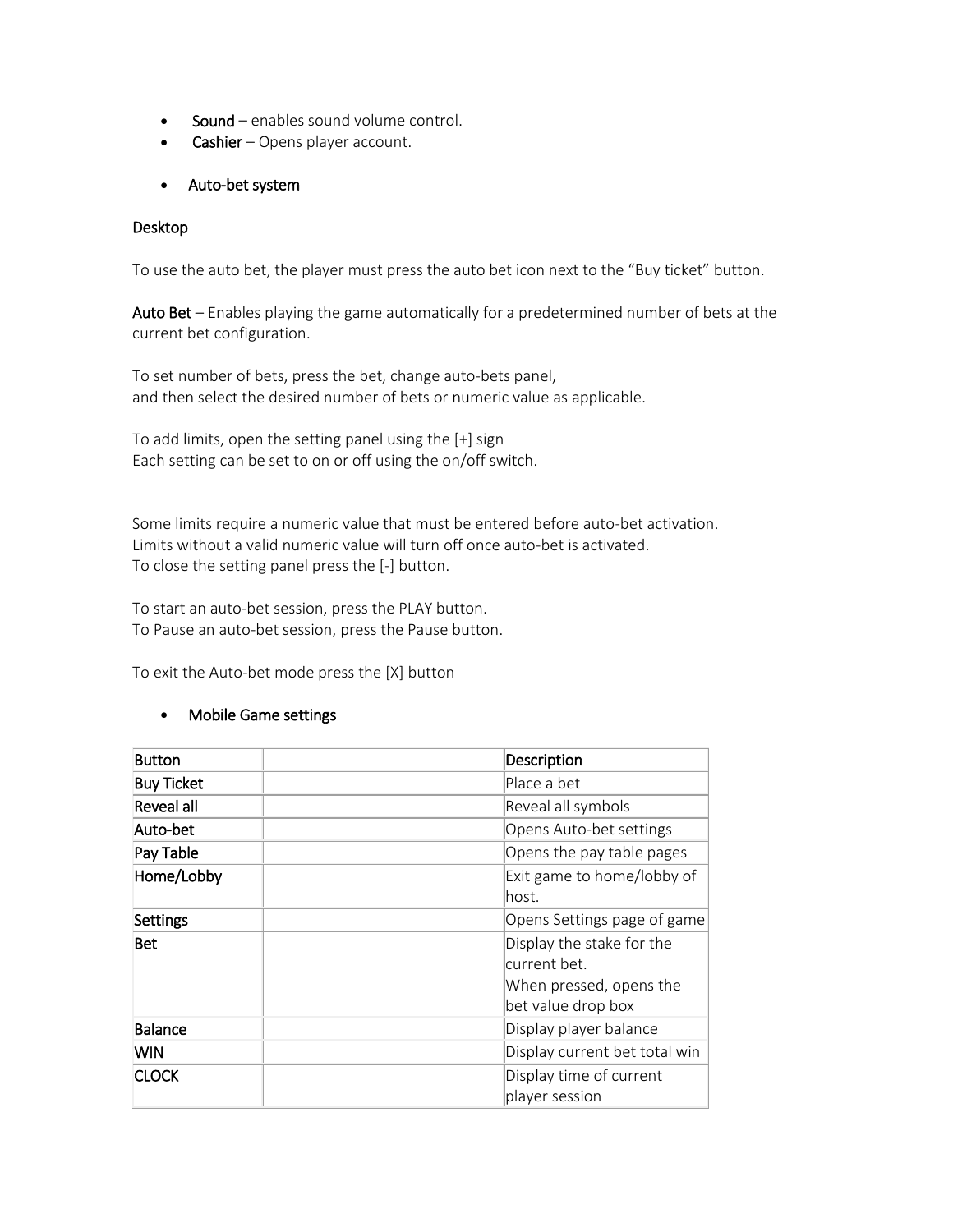All game settings and info pages such as help and paytable are accessed by pressing the settings icon.

## *Setting Auto-bet*

The player need to press the auto-bet floating icon, right above the Buy ticket icon, in order to enter the auto-bet settings page.

Auto-bet settings can also be reached through the game settings (Settings=>Auto-bet) Schematic description of the setting elements:

## Actual game settings:

## *Auto-bets Limits:*

- Loss limit <Numeric value>- Pauses the auto bet function (see below) when the total loss of the user so far (SUM(bet)-SUM(win)) >= <Numeric value>
- Single Win <Numeric value>- Pauses the auto bet function (see below) when a single win payout >= <Numeric value> or more.
- Win Limit-<Numeric value>- Pauses the auto bet function (see below) when the total Win of the user so far (SUM(bet)-SUM(win)) <= <Numeric value>
- Stop on win When any single bet results with a win of any size, auto-bet deactivates.
- Each limit can be turned on or off by pressing on the on\off button next to it.
- To set the number of auto-bets, the player picks the desired value from the top list of optional values by pressing on the desired value. The selection mark is set on the last settings.
- When a limit is reached and the Auto-bet stops, a message pops in the center of the screen reading according to the limit:
	- o "Loss limit reached"
	- o "Win limit reached"
	- o "Single win reached"
	- o "Win reached"

Message will fade out after 5 sec or on any tapping (screen or button pressed)

To exit the auto bet panel, the player can:

- Start the auto-bets by pressing "START".
- Exit auto-bet completely by pressing the "return to game" button on the right

## *Auto-bet active view:*

When the auto-bet is activated, the player is returned to the game view.

The Buy ticket button is replaced by a counter displaying the remaining auto-bets.

The auto-bet button is changed into "Stop auto-bet" icon.

Clicking on the "stop auto-bet" or on the counter, stops the auto bet and returns to regular game mode.

### *Game settings page*

Setting sound – Ambience Sound – enabling or disabling background music.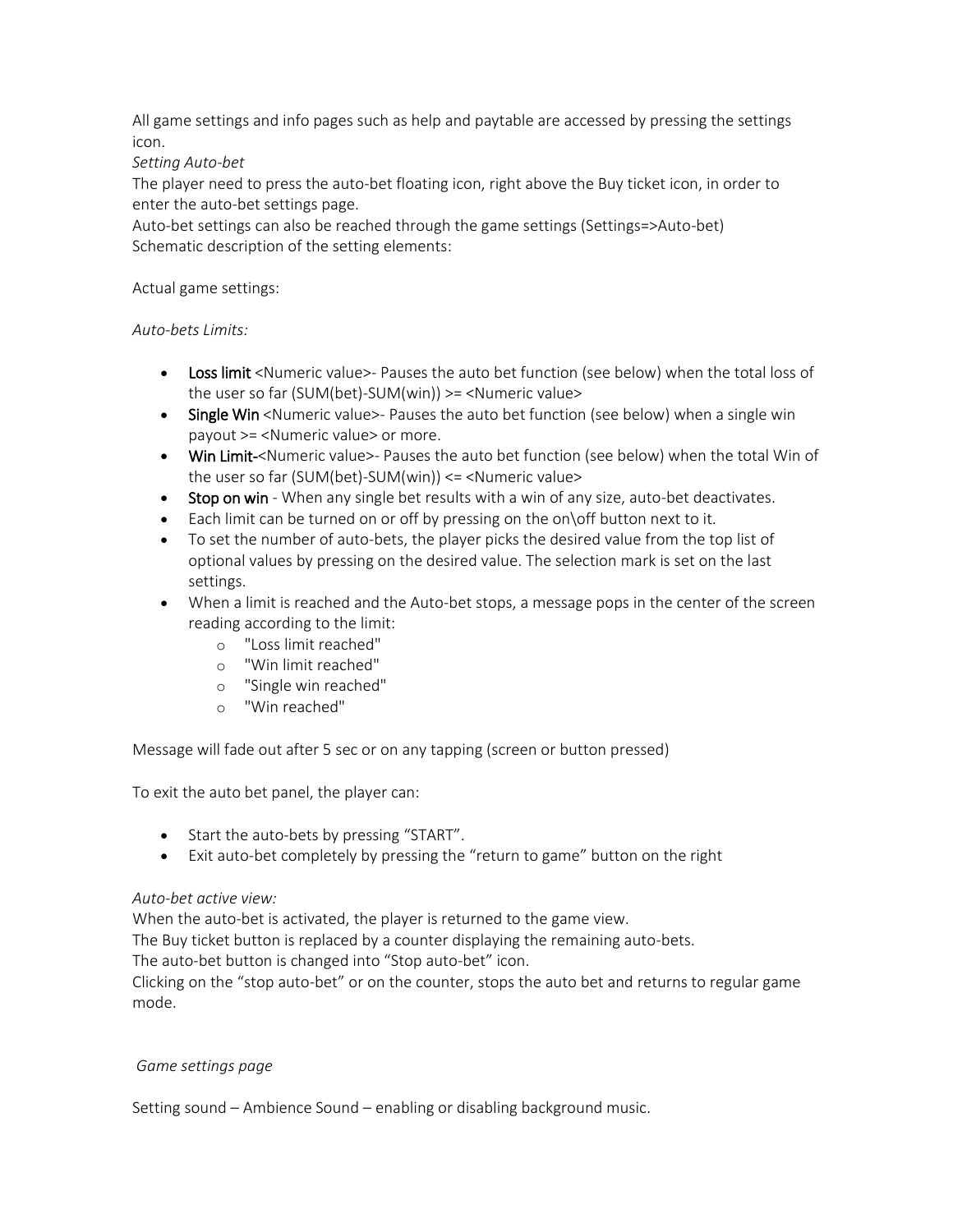Setting sound –Sound effects – enabling or disabling sound effect. Full Screen – enabling or disabling Full screen mode- this option is not available on iOS.

# 1. General Information

| Game Type         | †3x3 Scratch card∣ |
|-------------------|--------------------|
| Number of symbols |                    |
| Return to Player  | 94.9%              |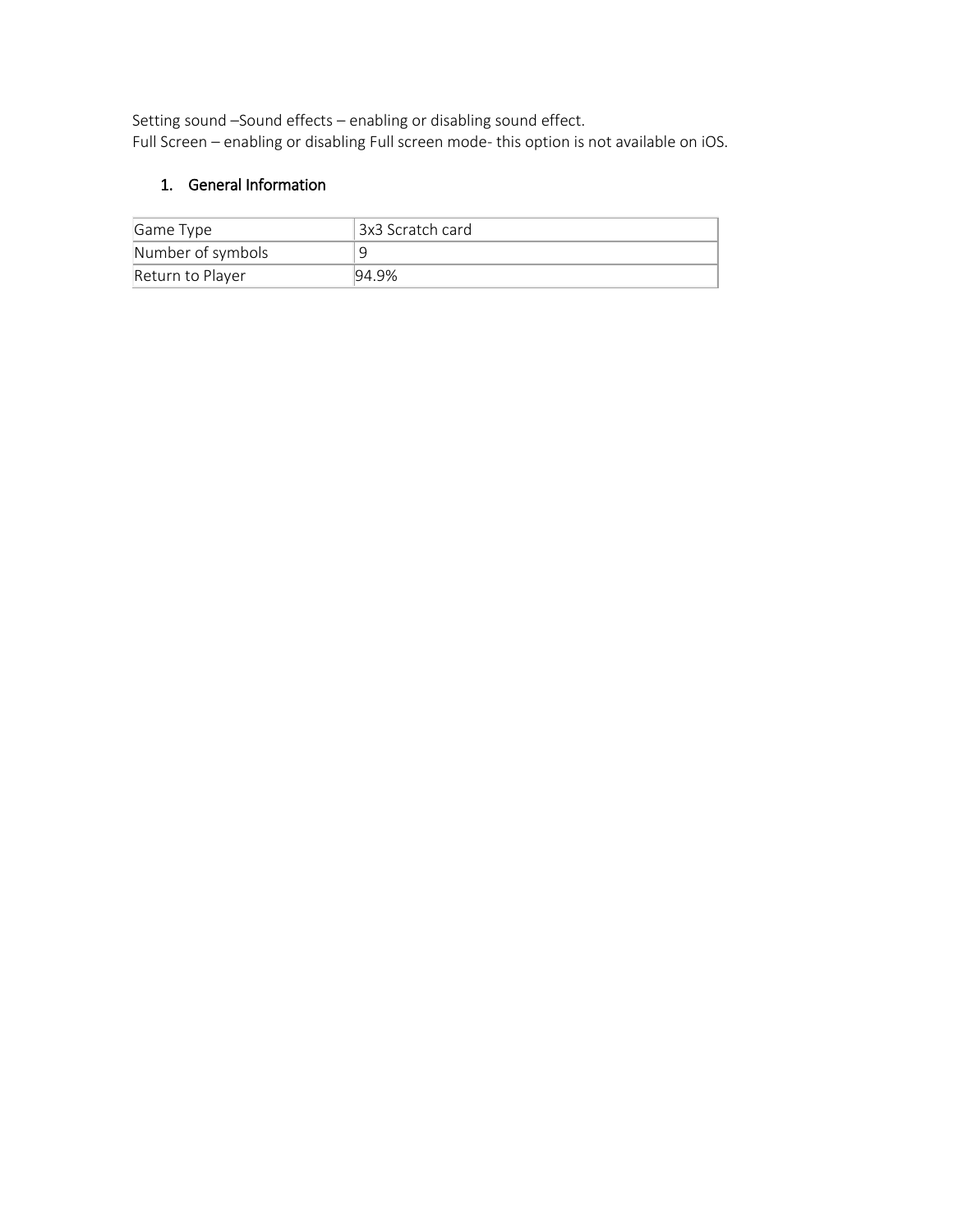### Cops and Robbers - Help Page

#### **Contents**

- How to Play
- The Pay-table
- Game Controls
- Mobile Game settings
- A Look Inside
- General Information
- 1. How to play

Cops and Robbers is a 3x3 scratch game taking place in the streets of crime.

-----------------------------------------------------------------------------------------------

- 1. To play Cops and Robbers, first you need to place a bet. You can adjust the amount of your bet by using the +/- button on the sides of the bet display click the button marked 'Buy Ticket' or press the SPACE BAR to buy a ticket.
- 2. Reveal what is below the covers. This can be done two ways. You can either scratch each cover or you can reveal them all by pressing on the 'Reveal all' button. A press on the SPACE BAR will activate the 'Reveal all' function.
- 3. Once you have revealed what is hiding under the covers, check to see if you've won. You can do this either by checking that there are 3 matching symbols or by looking at the bottom righthand side of the screen on the WIN box.

### 1. The Pay-table

The symbols in this game are the win sums of the current bet X a multiplier.

| Tier           | Multiplier     |
|----------------|----------------|
| O              | No Win         |
| $\mathbf{1}$   | X1             |
| $\overline{2}$ | X <sub>2</sub> |
| 3              | X4             |
| $\overline{4}$ | X <sub>5</sub> |
| 5              | X10            |
| 6              | X20            |
| 7              | X50            |
| 8              | X100           |
| 9              | X200           |
| 10             | X1,000         |
| 11             | X10,000        |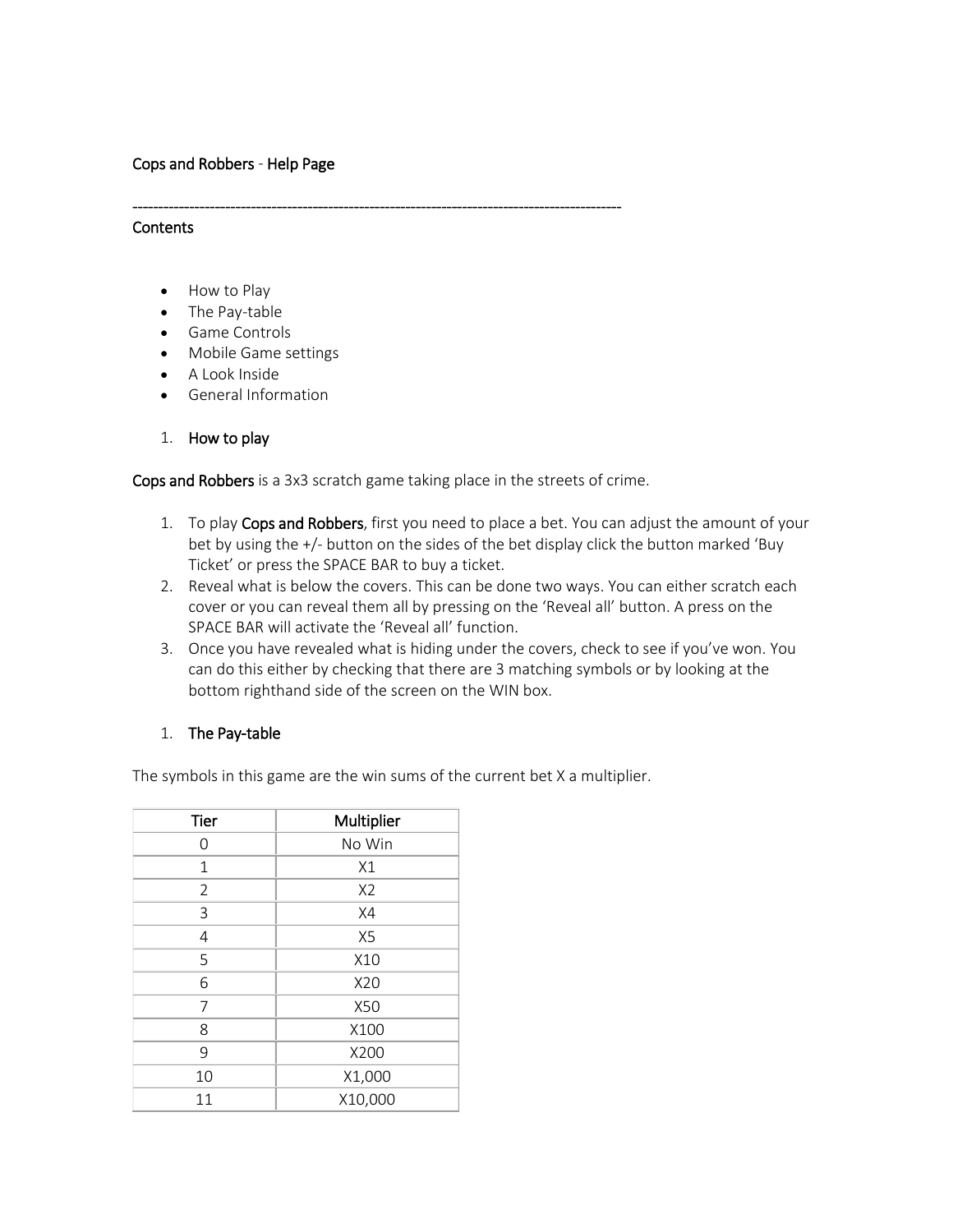Malfunction/disconnect voids all pays and plays.

All open sessions, which are not concluded by the player, plus any future transactions for those sessions will be terminated, after a period of time, as defined by the respective regulator/operator.

## 1. Game Controls

- **Buy ticket** submits the bet and starts the game, changes to a reveal all button.
- **Reveal** –Reveal all symbols.
- **Balance** Display player balance.
- Total Bet  $[+]$  -Display current bet. Enable adjustment of bet with  $[+]$  to increase and  $[.]$  to decrease bet.
- $W$ in Display current win.
- Auto Bet Enables playing the game automatically for a predetermined number of bets at the current bet configuration. See Auto-bet Chapter
- $HeIp$  opens the game help pages.
- Full screen toggle  $-$  switch to full screen and back.
- Sound enables sound volume control.
- **Home** Exit game.
- **Cashier** Open Player account
- This game has no pay table.

## Auto-bet system Desktop

To use the auto bet, the player must press the auto bet icon next to the "Buy ticket" button.

 Auto Bet – Enables playing the game automatically for a predetermined number of bets at the current bet configuration.

To set number of bets press the number of bets panel and then select the desired value of bets.

To add limits open the setting panel using the [+] sign

Each setting can be set to on or off using the check box next to it.

Some limits require a numeric value that must be entered before auto-bet activation.

Limits without a valid numeric value will turn off once auto-bet is activated.

To close the setting panel press the [-] button. To start an auto-bet session, press the PLAY button. To Pause an auto-bet session, press the Pause button.

To exit the Auto-bet mode press the [X] button

## 1. Mobile Game settings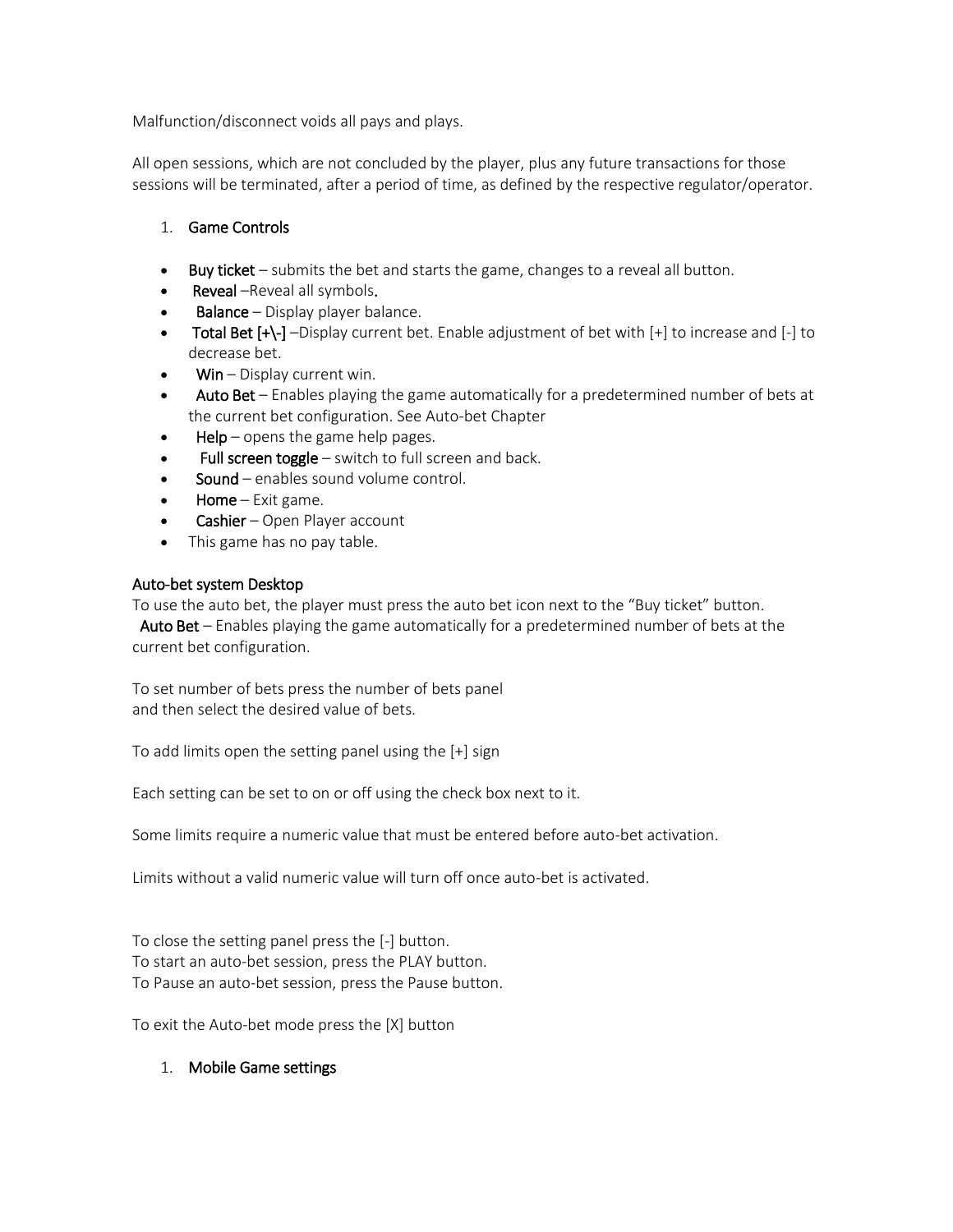| <b>Button</b>     | Description                                |
|-------------------|--------------------------------------------|
| <b>Buy Ticket</b> | Place a bet                                |
| <b>Reveal All</b> | Reveal all symbols                         |
| Auto-bet          | Opens Auto-bet settings                    |
| Home/Lobby        | Exit game to home/lobby of host.           |
| <b>Settings</b>   | Opens Settings page of game                |
| Bet               | Display the stake for the current bet.     |
|                   | When pressed, opens the bet value drop box |
| <b>Balance</b>    | Display player balance                     |
| <b>WIN</b>        | Display current bet total win              |
| <b>CLOCK</b>      | Display time of current player session     |

All game settings and info pages such as help and paytable are accessed by pressing the settings icon.

*Setting Auto-bet*

The player need to press the auto-bet floating icon, right above the bet icon, in order to enter the auto-bet settings page.

Auto-bet settings can also be reached through the game settings (Settings=>Auto-bet) Schematic description of the setting elements:

Actual game settings:

*Auto-bets Limits:*

- Loss limit <Numeric value>- Pauses the auto bet function (see below) when the total loss of the user so far (SUM(bet)-SUM(win)) >= <Numeric value>
- Single Win <Numeric value>- Pauses the auto bet function (see below) when a single win payout >= <Numeric value> or more.
- Win Limit-<Numeric value>- Pauses the auto bet function (see below) when the total Win of the user so far (SUM(bet)-SUM(win)) <= <Numeric value>
- Stop on win When any single bet results with a win of any size, auto-bet deactivates.
- Each limit can be turned on or off by pressing on the on $\overline{O}$  button next to it.
- To set the number of auto-bets, the player picks the desired value from the top list of optional values by pressing on the desired value. The selection mark is set on the last settings.
- When a limit is reached and the Auto-bet stops, a message pops in the center of the screen reading according to the limit:
	- o "Loss limit reached"
	- o "Win limit reached"
	- o "Single win reached"
	- o "Win reached"

Message will fade out after 5 sec or on any tapping (screen or button pressed)

To exit the auto bet panel, the player can: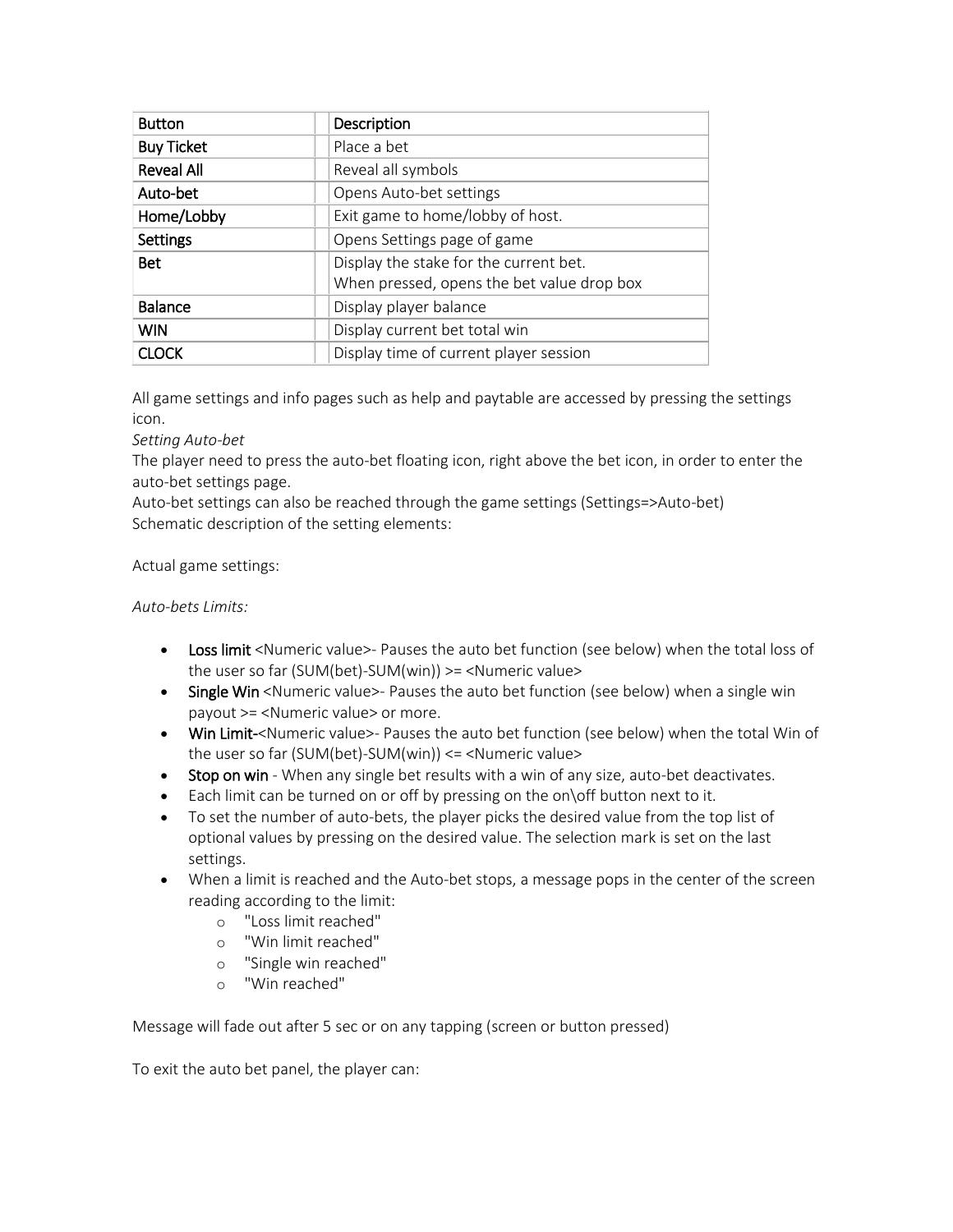- Start the auto-bets by pressing "START".
- Exit auto-bet completely by pressing the "return to game" button on the right

### *Auto-bet active view:*

When the auto-bet is activated, the player is returned to the game view. The bet button is replaced by a counter displaying the remaining auto-bets. The auto-bet button is changed into "Stop auto-bet" icon. Clicking on the "stop auto-bet" or on the counter, stops the auto bet and returns to regular game mode.

*Game settings page*

Setting sound – Ambience Sound – enabling or disabling background music. Setting sound –Sound effects – enabling or disabling sound effect. Full Screen – enabling or disabling Full screen mode.

## 1. General Information

| General Information |                        |
|---------------------|------------------------|
| Return to Player    | 94.9%                  |
| Minimum win amount  | $0.5$ X 1 multiplier   |
| Maximum win amount  | 10 X 10,000 multiplier |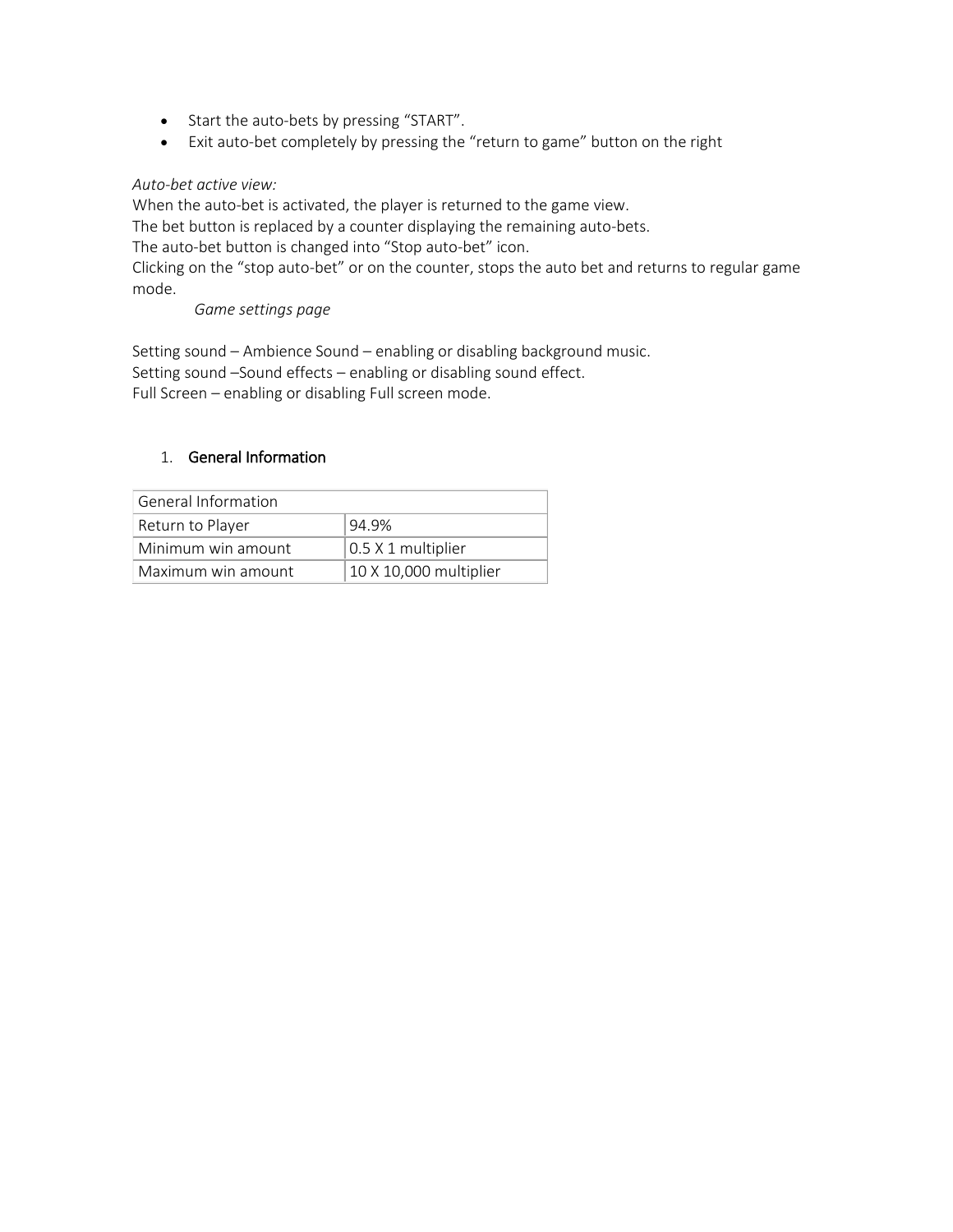## Dragon Scrolls

### Game Help

### **Contents**

- How to Play
- How to Read the Paytable
- Game Controls
- Mobile Game settings
- A Look Inside
- General Information

## 1. How to play

Dragon Scrolls is a 3x3 scratch game engulfed in the mysteries of the east.

-----------------------------------------------------------------------------------------------

- 1. To play Dragon Scrolls, first you need to place a bet. You can adjust the amount of your bet by using the arrow buttons on the sides of the bet display Press the button marked 'Buy Ticket' or click the SPACE BAR to buy a ticket.
- 2. Reveal what is in the scrolls. This can be done two ways. You can either click on each scroll or you can reveal them all by clicking on the 'Reveal all' button. A click on the SPACE BAR will activate the 'Reveal all' function.
- 3. Once you have revealed what is hiding under the covers, check to see if you've won. You can do this either by checking that there are 3 matching symbols or by looking at the bottom righthand side of the screen on the WIN box.
- 4. Incomplete games will be either completed automatically or will be in pending state until the player re opens the game.
- 5. Malfunction/disconnect voids all pays and plays.
- 6. All open sessions, which are not concluded by the player, plus any future transactions for those sessions will be terminated, after a period of time, as defined by the respective regulator/operator.

### 1. The Pay-table

The Paytable in this game acts like a key, explaining the value of each symbol in the game. The win amount displayed is the result of the current bet amount times the symbol multiplier. The value displayed in the table for each symbol is the current bet amount times the symbol multiplier. Game Controls

- Buy ticket Submits the bet and starts the game, changes to a reveal all button.
- **Balance** Display user balance.
- **Total Bet**  $(-/+)$  Display current bet. Enable adjustment of bet.
- $W$ in Display current win.
- Auto-bet Enables playing the game automatically for a predetermined number of bets at the current line bet configuration. See Auto-bet Chapter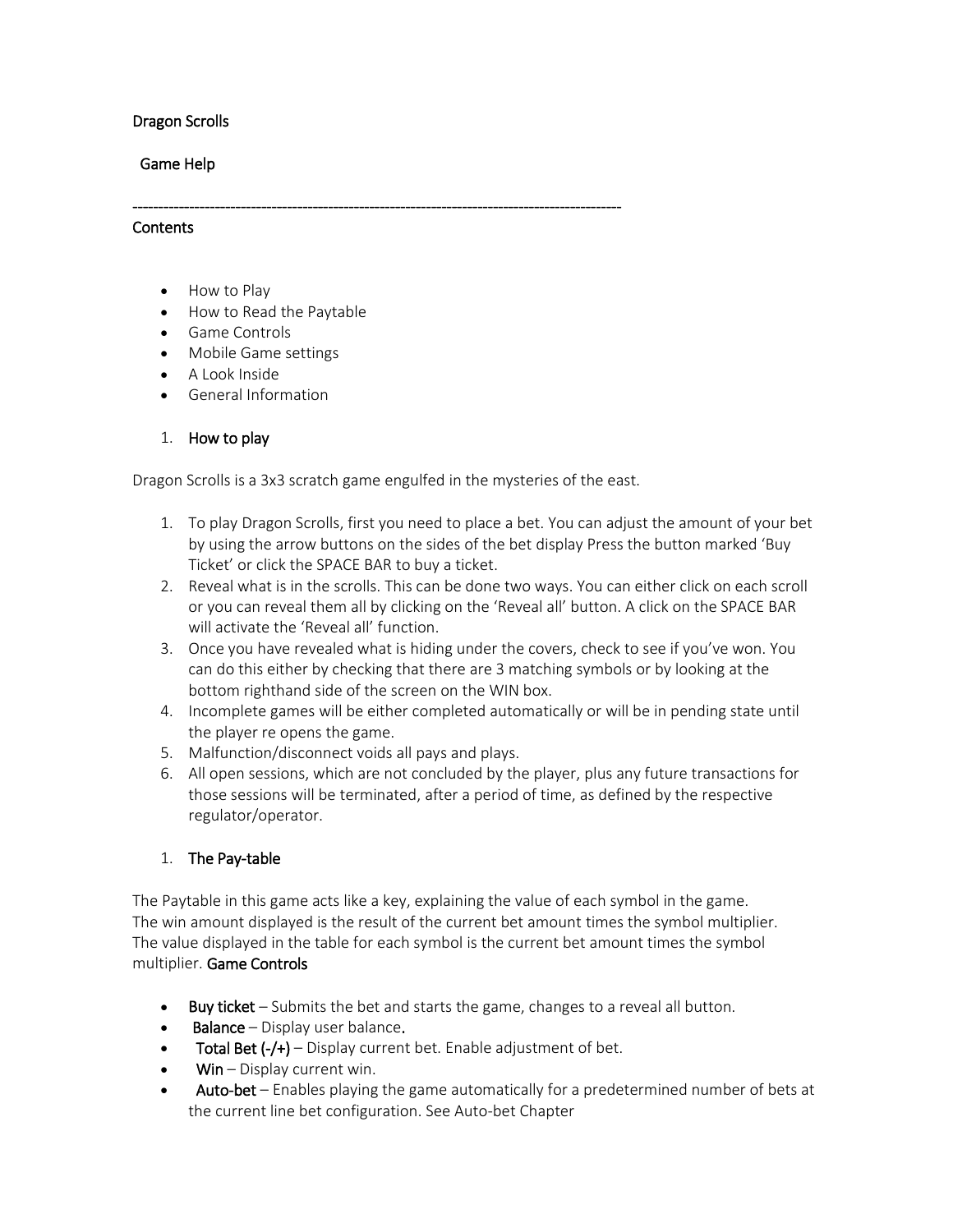- $HeIp$  opens the game help pages.
- Full screen toggle switch to full screen and back.
- Sound enables sound volume control.
- Home  $-$  Exit game.
- Cashier Open Player account

#### Auto-bet system Desktop

To use the auto bet, the player must press the auto bet icon next to the "Buy ticket" button. Auto Bet – Enables playing the game automatically for a predetermined number of bets at the current bet configuration.

To set number of bets click the bet limit panel

and then select the desired value of bets.

To add limits open the setting panel using the [+] sign

Each setting can be set to on or off using the on/off switch.

Some limits require a numeric value that must be entered before auto-bet activation. Limits without a valid numeric value will turn off once auto-bet is activated. To close the setting panel click the [-] button. To start an auto-bet session, click the PLAY button. To Pause an auto-bet session, click the Pause button.

To exit the Auto-bet mode click the [X] button

### 1. Mobile Game settings

| <b>Button</b>     | Description                 |
|-------------------|-----------------------------|
| <b>Buy Ticket</b> | Place a bet                 |
| <b>Reveal All</b> | Reveal all symbols          |
| Auto-bet          | Opens Auto-bet settings     |
| Pay Table         | Opens the pay table pages   |
| Home/Lobby        | Exit game to home/lobby of  |
|                   | lhost.                      |
| <b>Settings</b>   | Opens Settings page of      |
|                   | game                        |
| <b>Bet</b>        | Display the stake for the   |
|                   | current bet.                |
|                   | When clicked, opens the bet |
|                   | value drop box              |
| <b>Balance</b>    | Display player balance      |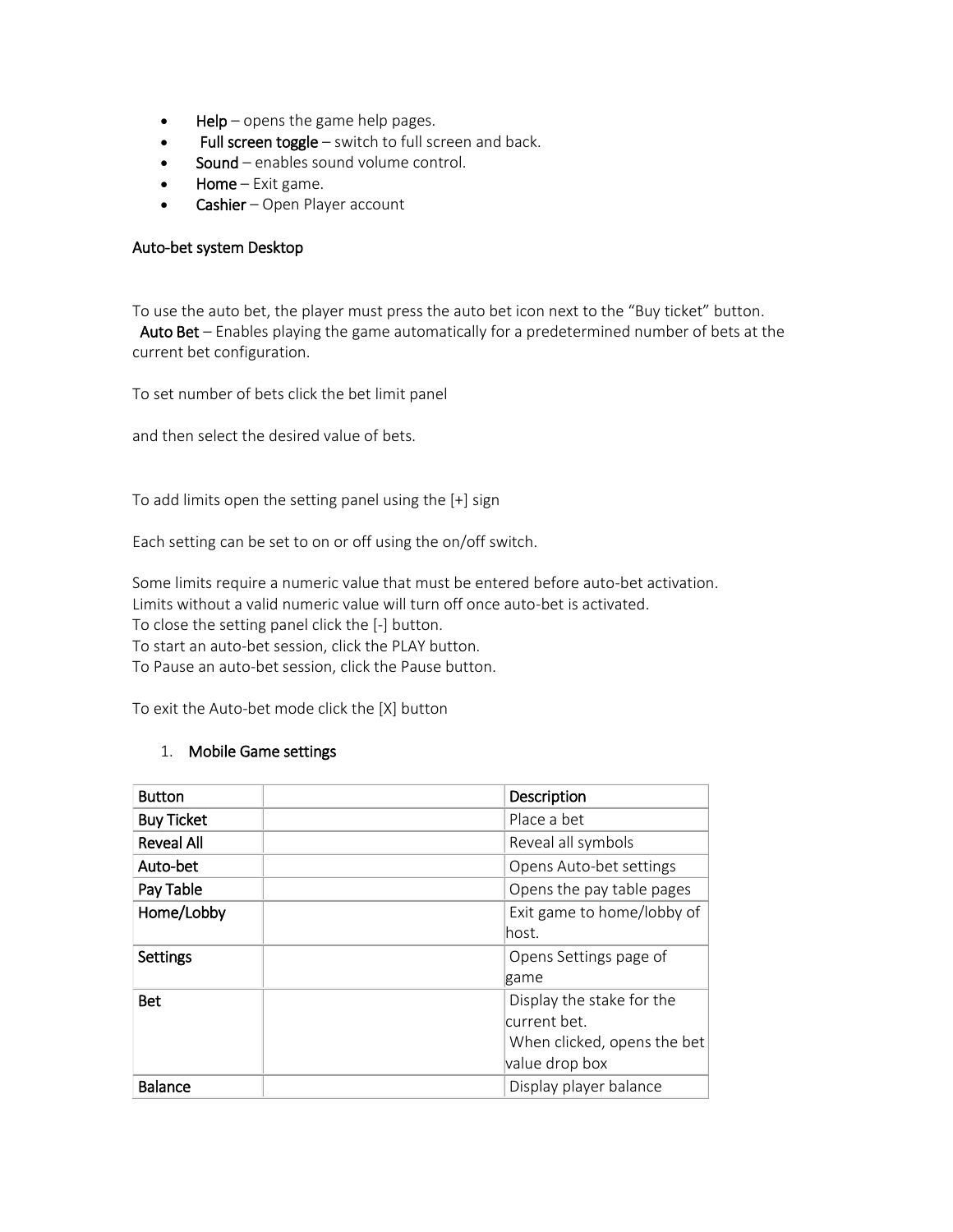| <b>WIN</b>   | Display current bet total win |
|--------------|-------------------------------|
| <b>CLOCK</b> | Display time of current       |
|              | player session                |

All game settings and info pages such as help and paytable are accessed by clicking the settings icon.

*Setting Auto-bet*

The player need to click the auto-bet floating icon, right above the bet icon, in order to enter the auto-bet settings page.

Auto-bet settings can also be reached through the game settings (Settings=>Auto-bet) Schematic description of the setting elements:

## *Auto-bets Limits:*

- Loss limit <Numeric value>- Pauses the auto bet function (see below) when the total loss of the user so far (SUM(bet)-SUM(win)) >= <Numeric value>
- Single Win <Numeric value>- Pauses the auto bet function (see below) when a single win payout >= <Numeric value> or more.
- Win Limit-<Numeric value>- Pauses the auto bet function (see below) when the total Win of the user so far (SUM(bet)-SUM(win)) <= <Numeric value>
- Stop on win When any single bet results with a win of any size, auto-bet deactivates.
- Each limit can be turned on or off by clicking on the on\off button next to it.
- To set the number of auto-bets, the player picks the desired value from the top list of optional values by clicking on the desired value. The selection mark is set on the last settings.
- When a limit is reached and the Auto-bet stops, a message pops in the center of the screen reading according to the limit:
	- o "Loss limit reached"
	- o "Win limit reached"
	- o "Single win reached"
	- o "Win reached"

Message will fade out after 5 sec or on any tapping (screen or button pressed)

To exit the auto bet panel, the player can:

- Start the auto-bets by clicking "START".
- Exit auto-bet completely by clicking the "return to game" button on the right

### *Auto-bet active view:*

When the auto-bet is activated, the player is returned to the game view.

The bet button is replaced by a counter displaying the remaining auto-bets.

The auto-bet button is changed into "Stop auto-bet" icon.

Clicking on the "stop auto-bet" or on the counter, stops the auto bet and returns to regular game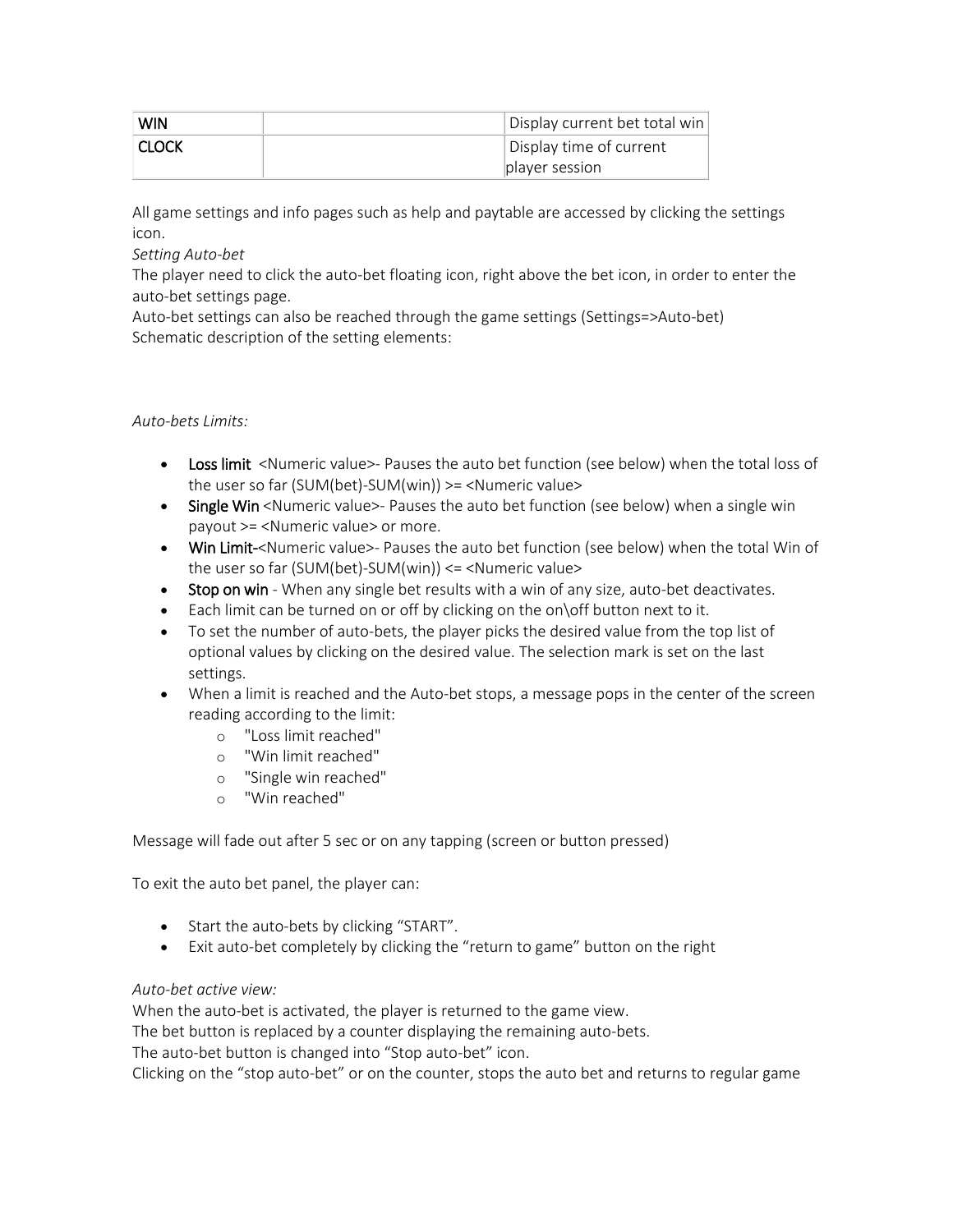mode.

## *Game settings page*

Setting sound – Ambience Sound – enabling or disabling background music. Setting sound –Sound effects – enabling or disabling sound effect. Full Screen – enabling or disabling Full screen mode- this option is not available on iOS.

## General Information

| Game Type         | !3x3 Scratch card |
|-------------------|-------------------|
| Number of symbols |                   |
| Return to Player  | 194.9%            |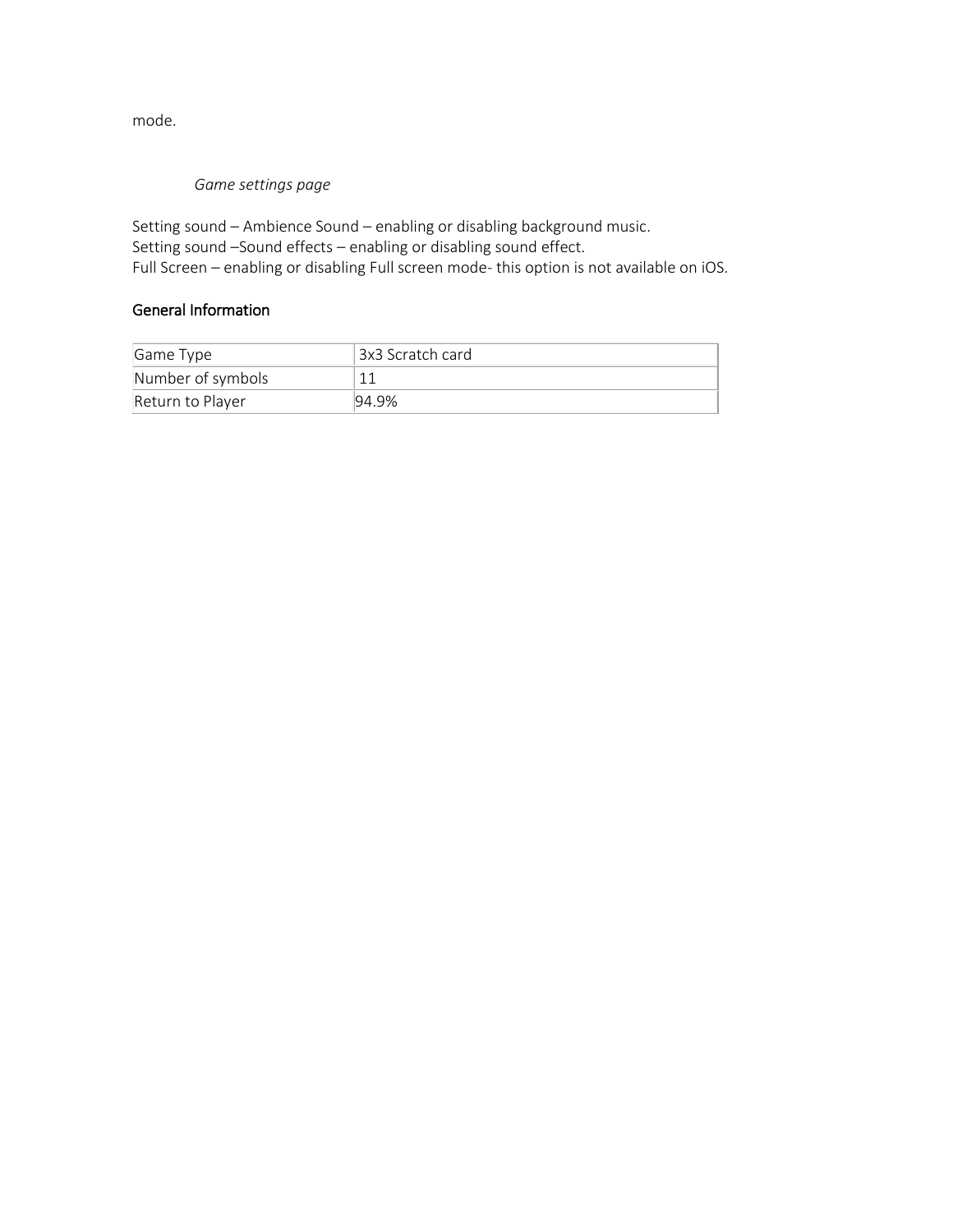## Fruit Basket

### **Contents**

- How to Play
- How to Read the Paytable
- Game Controls
- Mobile Game settings
- A Look Inside
- General Information

## 1. How to play

Fruit Basket is a 3x3 scratch game featuring a full basket of spring fruits.

-----------------------------------------------------------------------------------------------

- 1. To play Fruit Basket, first you need to place a bet. You can adjust the amount of your bet by using the plus and minus buttons on the sides of the bet display Press the button marked 'Buy Ticket' or press the SPACE BAR to buy a ticket.
- 2. Reveal what is in the baskets. This can be done two ways. You can either press on each basket or you can remove them all by pressing on the 'SHOW ALL' button. A press on the SPACE BAR will activate the 'SHOW ALL' function.
- 3. Once you have revealed what is hiding under the covers, check to see if you've won. You can do this either by checking that there are 3 matching symbols or by looking at the bottom righthand side of the screen on the WIN box

## The Pay-table

The Paytable in this game acts like a key, explaining the value of each symbol in the game. The win amount is determined based on bet amount x the paytable multiplier.

Malfunction/disconnect voids all pays and plays.

All open sessions, which are not concluded by the player, plus any future transactions for those sessions will be terminated, after a period of time, as defined by the respective regulator/operator.

### 1. Game Controls

- Buy ticket submits the bet and starts the game, changes to a Show All button.
- **Show All-**Show All symbols
- Balance Display user balance.
- Total Bet  $(-/+)$  Display current bet. Enable adjustment of bet.
- $W$ in Display current win.
- Auto Play Enables playing the game automatically for a predetermined number of bets at the current bet configuration. See Auto-bet Chapter
- $HeIp$  opens the game help pages.
- Full screen toggle  $-$  switch to full screen and back.
- Home Exit game.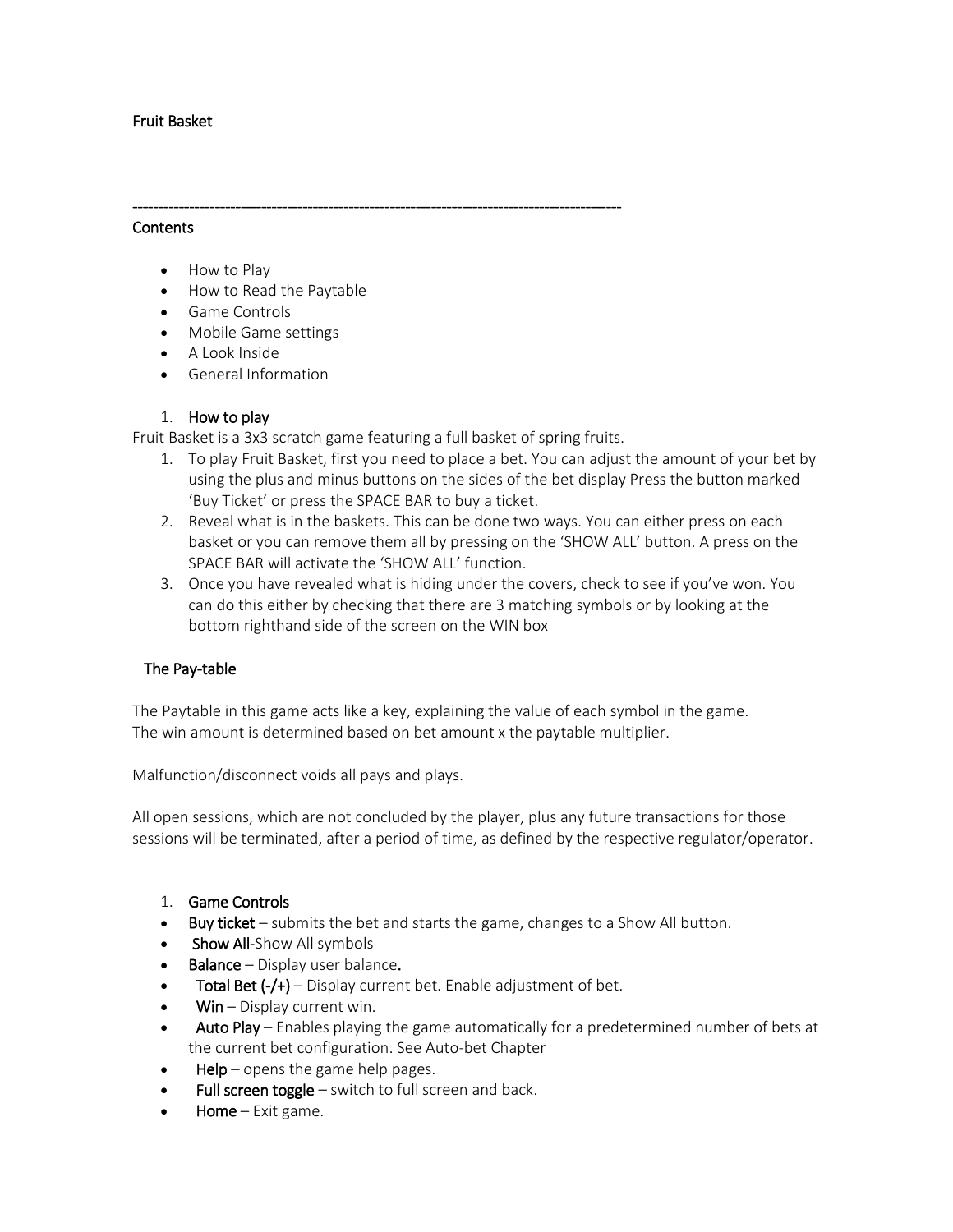- **Cashier** Opens the player account page.
- Sound enables sound volume control.

### Auto-bet system Desktop

To use the auto bet, the player must press the auto bet icon next to the "Buy ticket" button.

 Auto Bet – Enables playing the game automatically for a predetermined number of bets at the current bet configuration.

To set number of bets press the number of bets panel

and then select the desired value of bets.

To add limits open the setting panel using the [+] sign

Each setting can be set to on or off using the on/off switch.

Some limits require a numeric value that must be entered before auto-bet activation. Limits without a valid numeric value will turn off once auto-bet is activated. To close the setting panel press the [-] button. To start an auto-bet session, press the PLAY button.

To Pause an auto-bet session, press the Pause button.

To exit the Auto-bet mode press the [X] button

| <b>Button</b>  | Description                                                                                 |
|----------------|---------------------------------------------------------------------------------------------|
| <b>Bets</b>    | Place a bet                                                                                 |
| Show All       | Show All symbols                                                                            |
| Auto-bet       | Opens Auto-bet settings                                                                     |
| Pay Table      | Opens the pay table pages                                                                   |
| Home/Lobby     | Exit game to home/lobby of<br>lhost.                                                        |
| Settings       | Opens Settings page of game                                                                 |
| <b>Bet</b>     | Display the stake for the<br>current bets.<br>When pressed, opens the<br>bet value drop box |
| <b>Balance</b> | Display player balance                                                                      |
| <b>WIN</b>     | Display current bet total win                                                               |
| <b>CLOCK</b>   | Display time of current<br>player session                                                   |

### 1. Mobile Game settings

All game settings and info pages such as help and paytable are accessed by pressing the settings icon.

*Setting Auto-bet*

The player need to press the auto-bet floating icon, right above the Bets icon, in order to enter the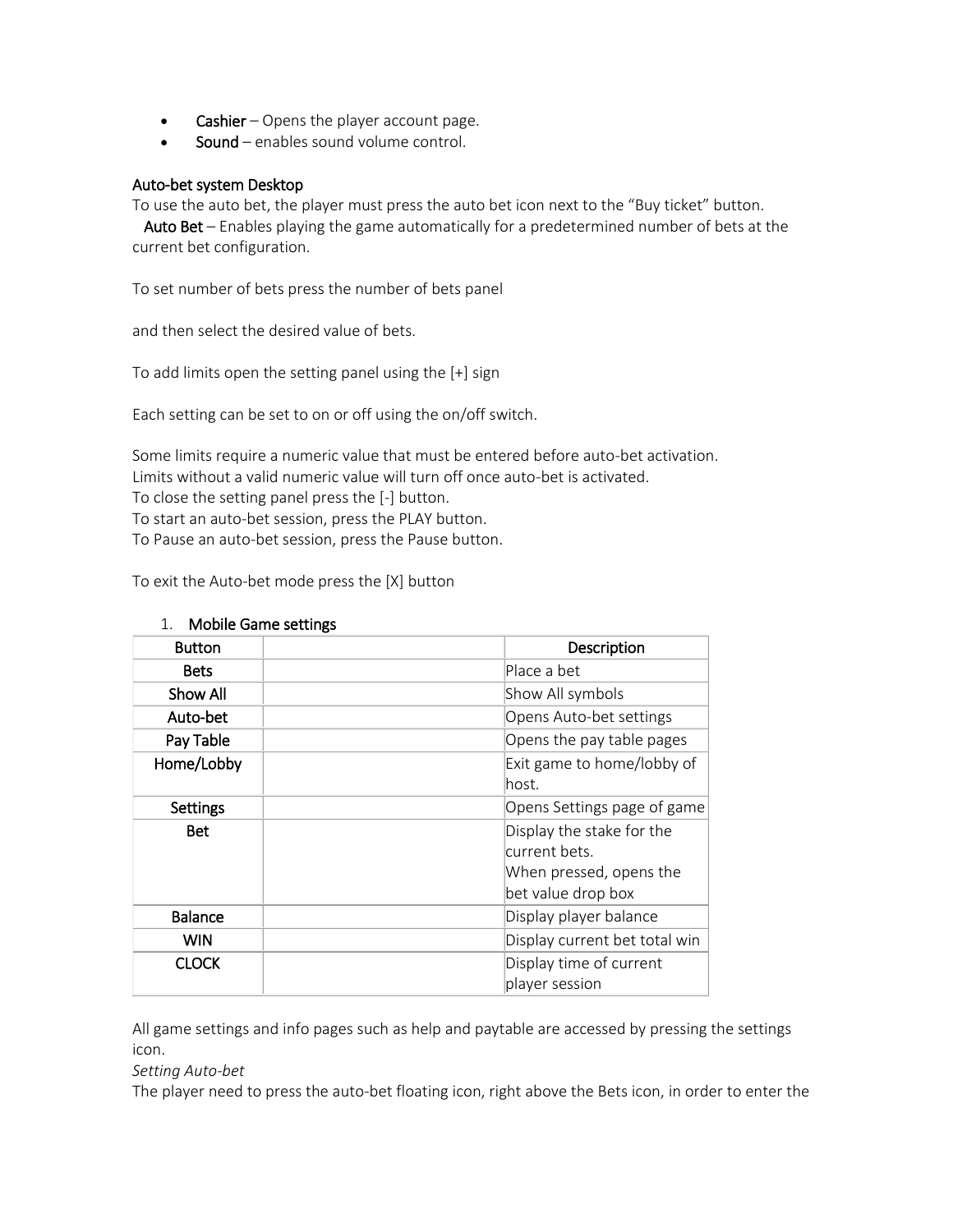auto-bet settings page.

Auto-bet settings can also be reached through the game settings (Settings=>Auto-bet) Schematic description of the setting elements:

Actual game settings:

*Auto-bets Limits:*

- Loss limit <Numeric value>- Pauses the auto bet function (see below) when the total loss of the user so far (SUM(bet)-SUM(win)) >= <Numeric value>
- Single Win <Numeric value>- Pauses the auto bet function (see below) when a single win payout >= <Numeric value> or more.
- Win Limit-<Numeric value>- Pauses the auto bet function (see below) when the total Win of the user so far (SUM(bet)-SUM(win)) <= <Numeric value>
- Stop on win When any single bet results with a win of any size, auto-bet deactivates.
- Each limit can be turned on or off by pressing on the toggle button next to it.
- To set the number of auto-bets, the player picks the desired value from the top list of optional values by pressing on the desired value. The selection mark is set on the last settings.
- When a limit is reached and the Auto-bet stops, a message pops in the center of the screen reading according to the limit:
	- o "LOSS LIMIT REACHED"
	- o "WIN LIMIT REACHED"
	- o "WIN REACHED"
	- o "REACHED A WIN"

Message will fade out after 5 sec or on any tapping (screen or button pressed)

To exit the auto bet panel, the player can:

- Start the auto-bets by pressing "START".
- Exit auto-bet completely by pressing the "return to game" button on the right

### *Auto-bet active view:*

When the auto-bet is activated, the player is returned to the game view.

The Bets button is replaced by a counter displaying the remaining auto-bets.

The auto-bet button is changed into "Stop auto-bet" icon.

pressing on the "stop auto-bet" or on the counter, stops the auto bet and returns to regular game mode.

### *Game settings page*

Setting sound – Ambience Sound – enabling or disabling background music. Setting sound –Sound effects – enabling or disabling sound effect. Full Screen – enabling or disabling Full screen mode.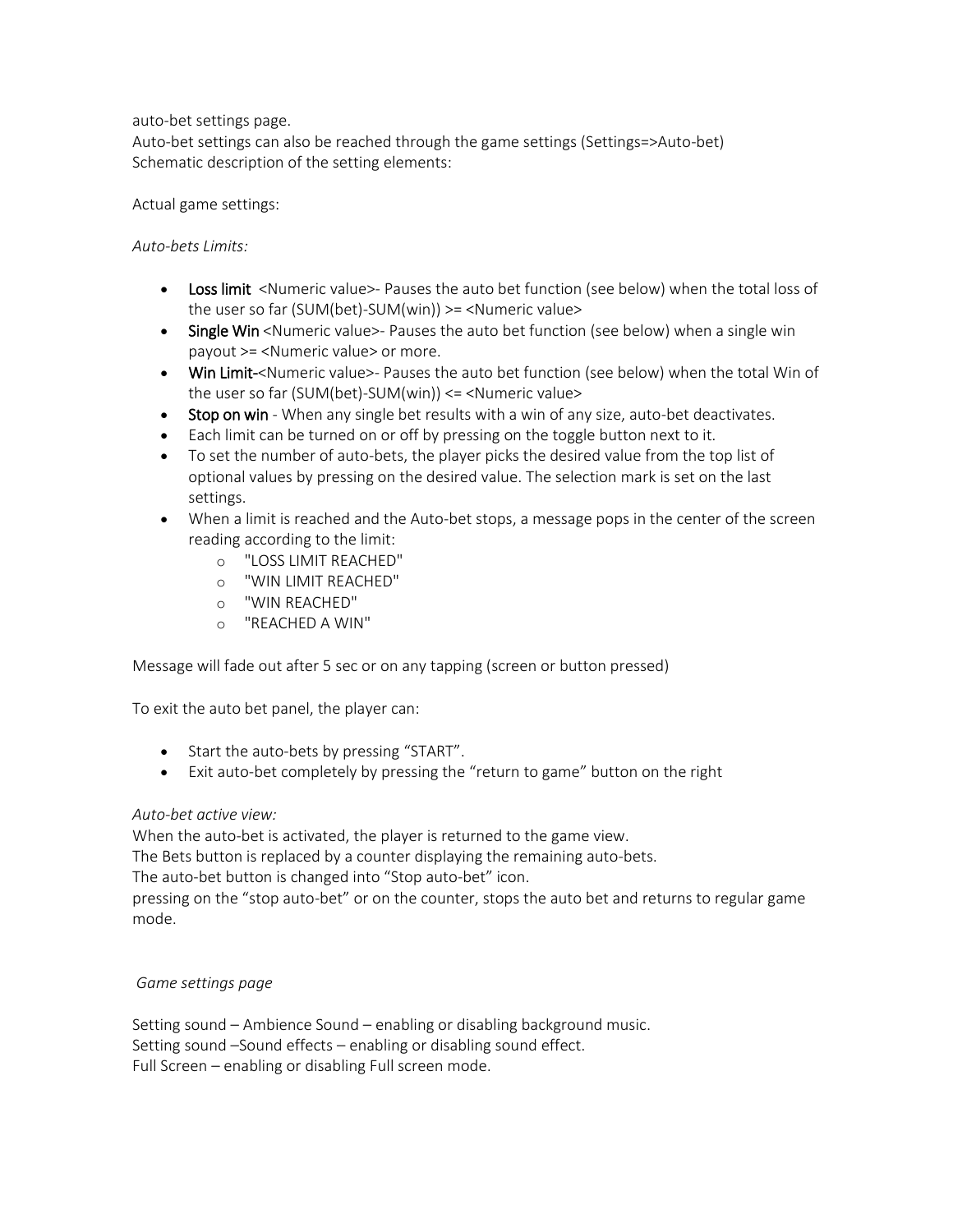## 1. General Information

| Game Type         | 13x3 Scratch card |
|-------------------|-------------------|
| Number of symbols |                   |
| Return to Player  | $ 95\%;$          |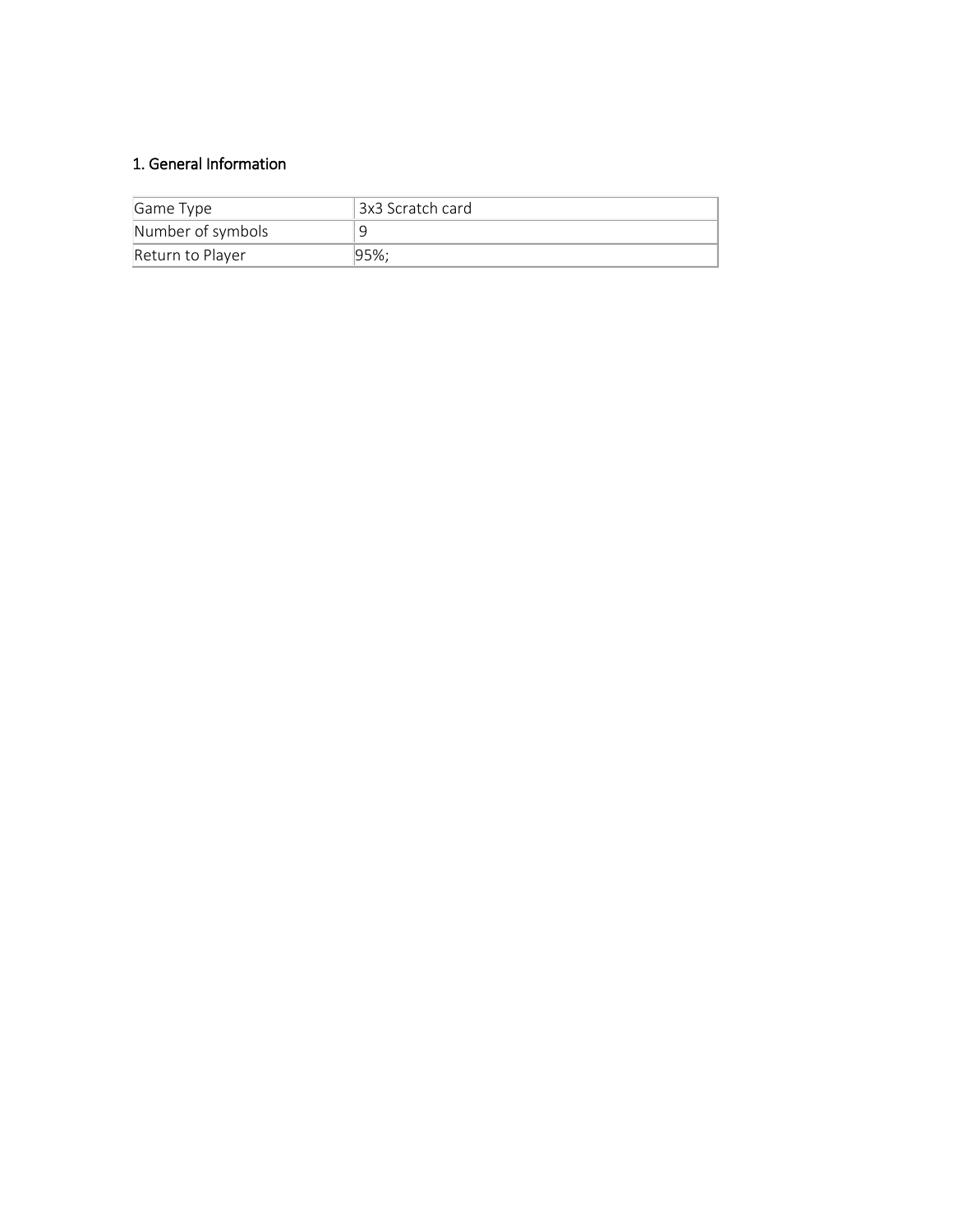#### Luxor

------------------------- Game Overview

Game Description

Journey to Egypt for a treasure hunting, tomb-raiding expedition in the ancient city of Luxor. As you enter the Valley of the Kings and Valley of the Queens, you will be in wonder and awe of the exquisite temples and tombs.

Luxor Scratch game is your ticket to revealing great treasures and wins. This 4x3, 10 symbol, scratch game is packed with excitement and all you need to do is to find one of the winning symbols to win rewards fit for a Pharaoh. Pack your treasure hunting gear, say goodbye to your Mummy and come discover the magic of Luxor.

Game Information

### *Gameplay:*

There are two areas on the card – "Special Symbols" which containing 4 hidden symbols and the "Scratching Area" which contains 12 hidden symbols. Matching any of the "Special symbols" to the symbols in "Scratching Area" will result in a win as per the paytable.

Finding a x2, x5 or x10 symbol will multiply the prize by 2, 5 or 10 respectively.

There are up to 4 wins per card.

### *How to play:*

To play a ticket, configure your bet using the 'Bet' Plus / Minus buttons, and press the 'Buy Ticket' button to submit the bet and initiate the game.

The game can also be initiated using the 'Autobet / Autoplay' functionality.

*General information:*

| Game Type        | Scratch game                                                                          |
|------------------|---------------------------------------------------------------------------------------|
|                  | Winning functionality Match symbols from the "Scratching area" with "Special symbols" |
| Number symbols   | 10 symbols + 3 multipliers                                                            |
| Return to Player | 70%                                                                                   |
| lMax win         | Bet amount x5,000                                                                     |

### Payout Rules

Matching symbols from the "Special symbols" and the "Scratching area" results in a win.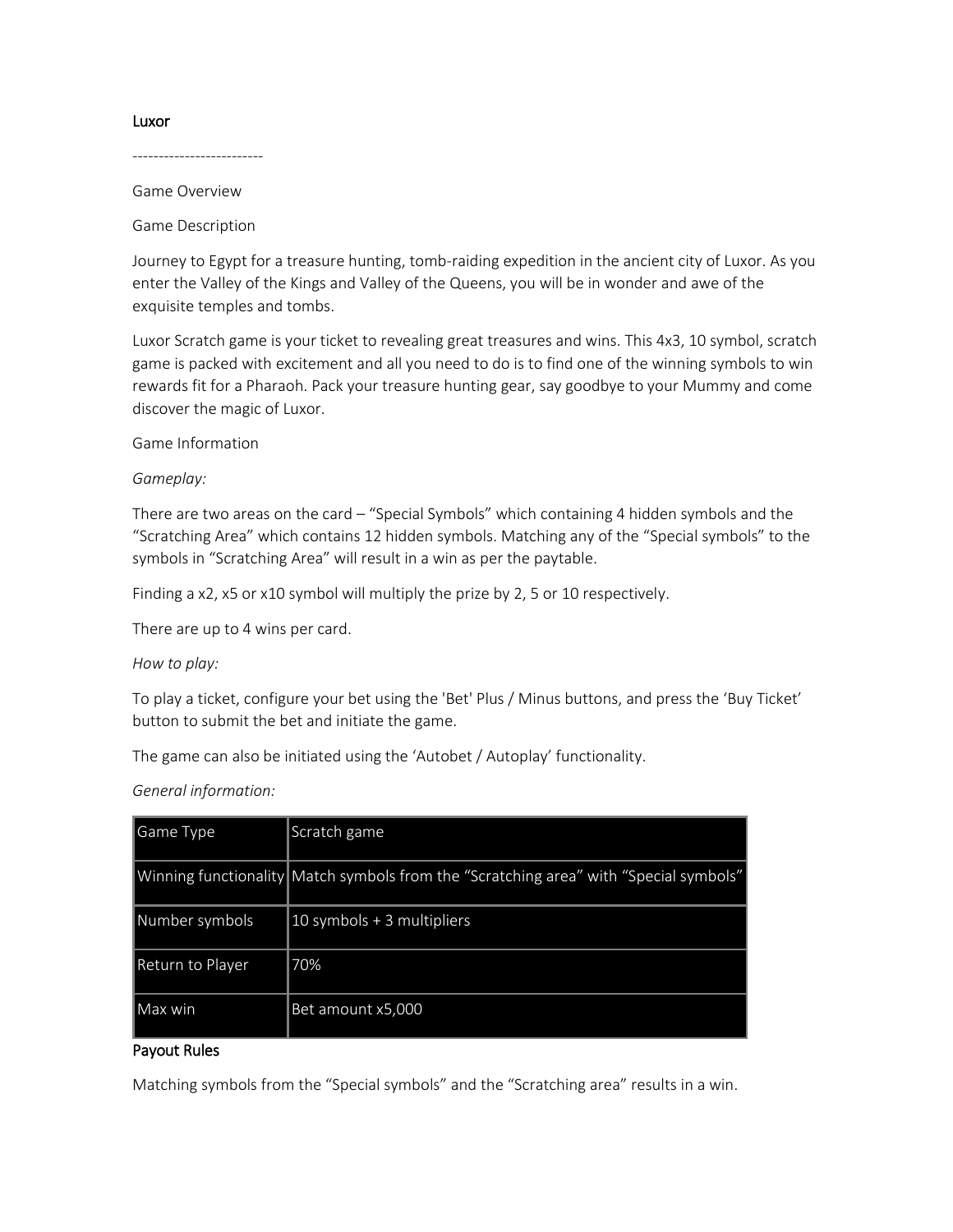Revealing a multiplier symbol in a winning game will result in the multiplying of the win by the number of the multiplier symbol (2, 5 or 10).

There can be up to 4 different wins in a single card...

There might be more than 1 winning symbol of the same kind. Each one will be added to the winnings.

Winning combinations and payouts are calculated according to the game's 'Paytable'.

The prizes are calculated using the following formula: Bet amount multiplied by the matching symbol multiplier, multiplied by the multiplier symbol if there is one.

The player can scratch the card in any order.

Malfunction voids all pays and plays.

Malfunction/disconnect voids all pays and plays.

All open sessions, which are not concluded by the player, plus any future transactions for those sessions will be terminated, after a period of time, as defined by the respective regulator/operator.

Game Controls

#### Game Buttons

| Name                                 | Description                                    |
|--------------------------------------|------------------------------------------------|
| Buy a ticket                         | Buys a new ticket                              |
| <b>Reveal All</b>                    | Automatically scratch the whole ticket         |
| Autobet / Autoplay                   | Opens the autobet / autoplay configuration     |
| Ticket price                         | Increases or decreases the price of the ticket |
| Win                                  | Displays the current win amount and currency   |
| Balance                              | Displays the player's current balance          |
| Sound Control<br>(desktop only)      | Opens sound and music control panel            |
| Toggle Screen Size<br>(desktop only) | Opens and closes the game's full screen        |
| Home (optional)                      | Directs the player to the website's home URL   |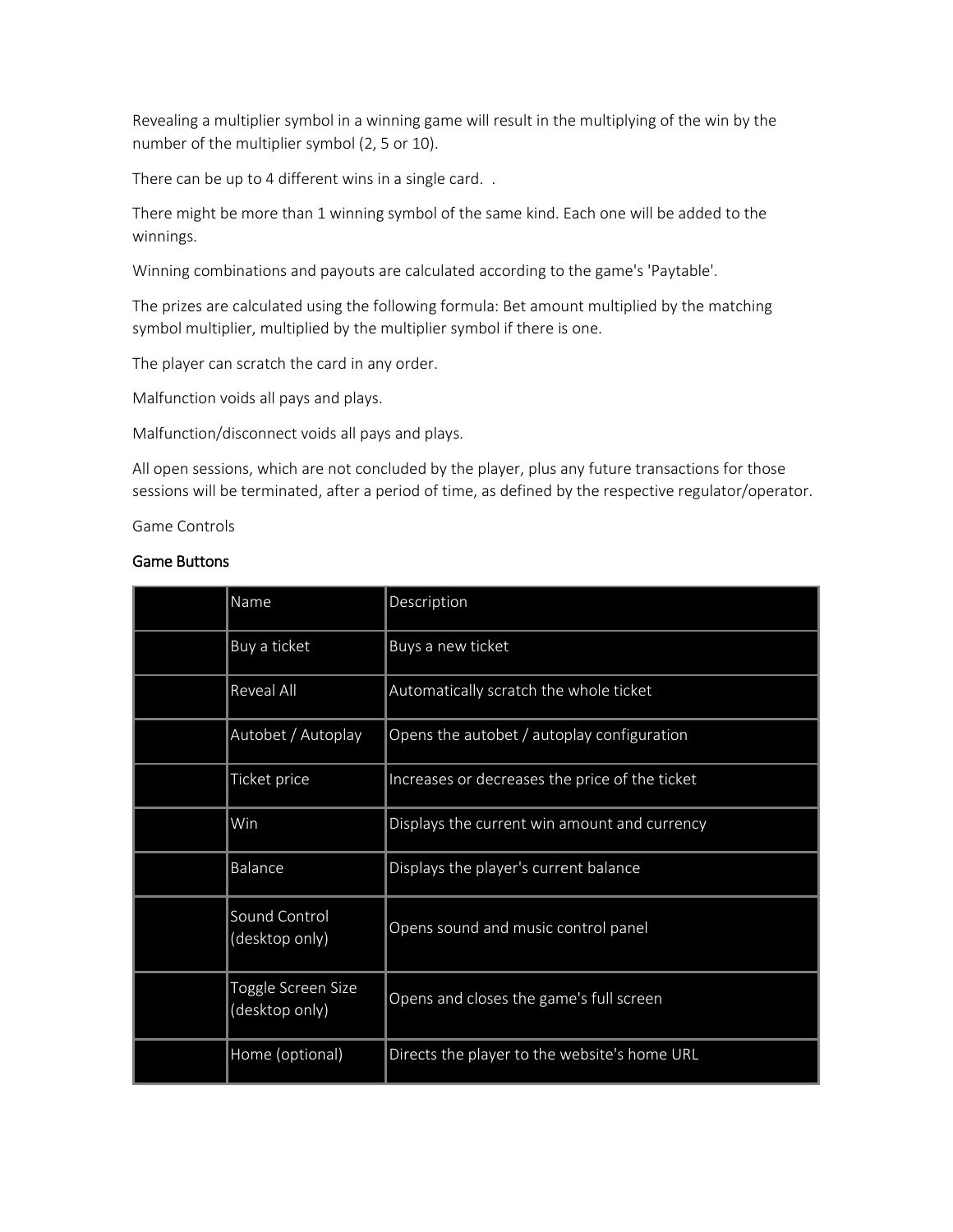| Name                                   | Description                                                                                                         |
|----------------------------------------|---------------------------------------------------------------------------------------------------------------------|
| Cashier (optional,<br>desktop only)    | Directs the player to the cashier or the "My Account" page                                                          |
| Help                                   | Opens the Help page. (On mobile, this button can be<br>accessed by clicking on the settings button)                 |
| Info                                   | Opens the info and paytable screens. (On mobile, this button<br>can be accessed by clicking on the settings button) |
| Settings (desktop<br>only)             | Opens the settings panel (On mobile, this button toggle<br>settings menu ON/OFF)                                    |
| Close Settings Panel<br>(desktop only) | Close active settings panel                                                                                         |

### Autobet / Autoplay

Enables playing the game automatically for a predetermined number of tickets at the current bet configuration.

The autobet / autoplay menu is accessible through the Autobet / Autoplay button.

## Autobet / Autoplay Limits

The player can set various autobet / autoplay limits:

Loss Limit – Allows you to control your combined losses by entering a numeric value that will stop the autobet function and trigger a popup message when the loss limit is reached. Calculated as follows:

(Sum of bets) - (Sum of wins) >= (Loss Limit amount).

Single Win – Will stop the autobet function and a popup message will be displayed when a single win payout is >= the "Single Win" value entered.

Win Limit – Allows you to control your combined wins by entering a numeric value that will stop the autobet function and trigger a popup message when the win limit is reached. Calculated as follows: (Sum of bets) - (Sum of wins) >= (Win Limit amount).

On a Win – The autobet will stop and a popup message will appear on any win within a single bet. A free bets feature is considered as one bet for this limit setting and the autobet will only stop after all the free bets are finished.

Stop on a Feature – The autobet will stop and a popup message appear when the game reaches any feature bet, including but not limited to: free bets, bonus games and mini games, with exception to random wilds features.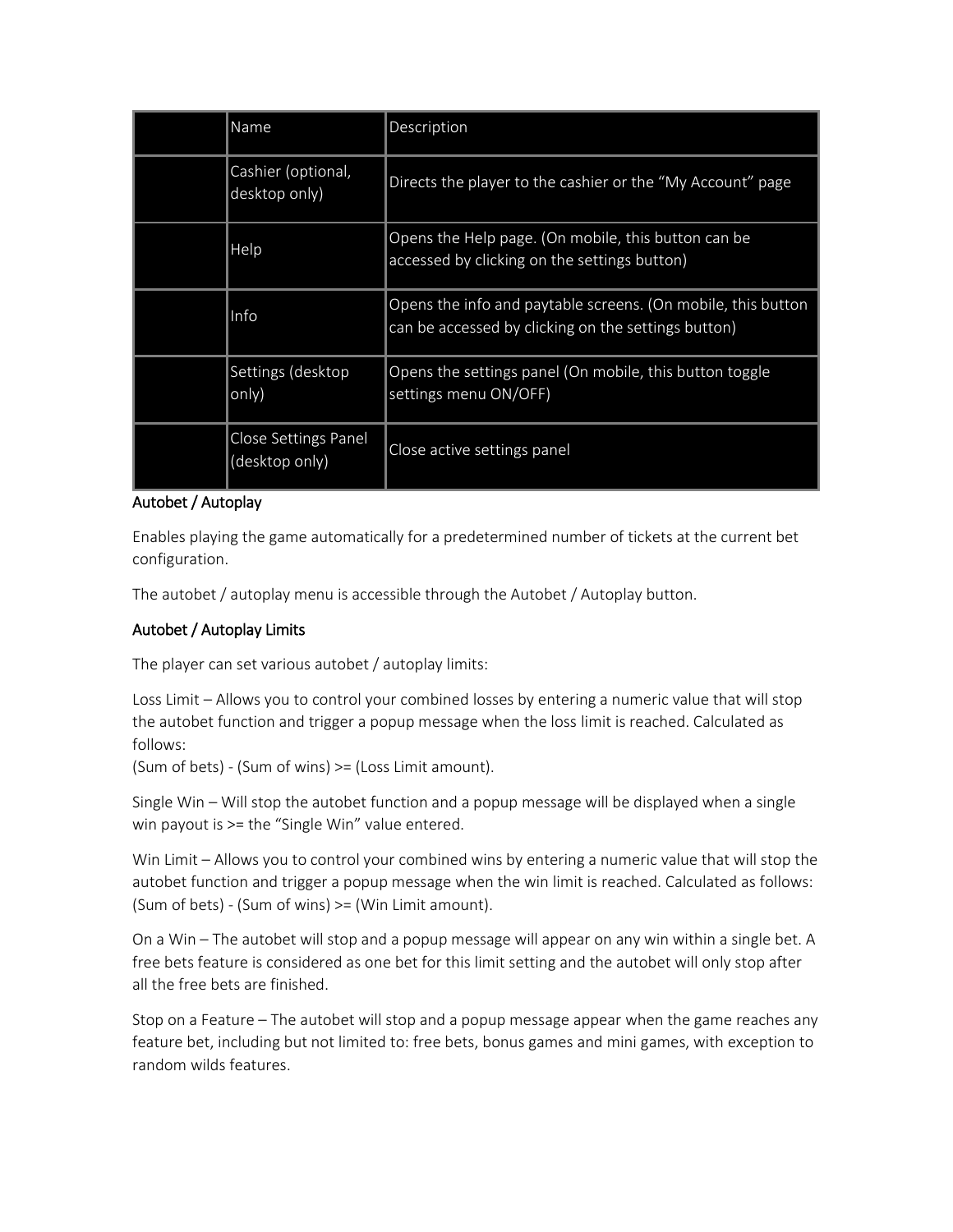When the limit's conditions are met, the autobet will stop and the relevant popup message will appear in the middle of the screen.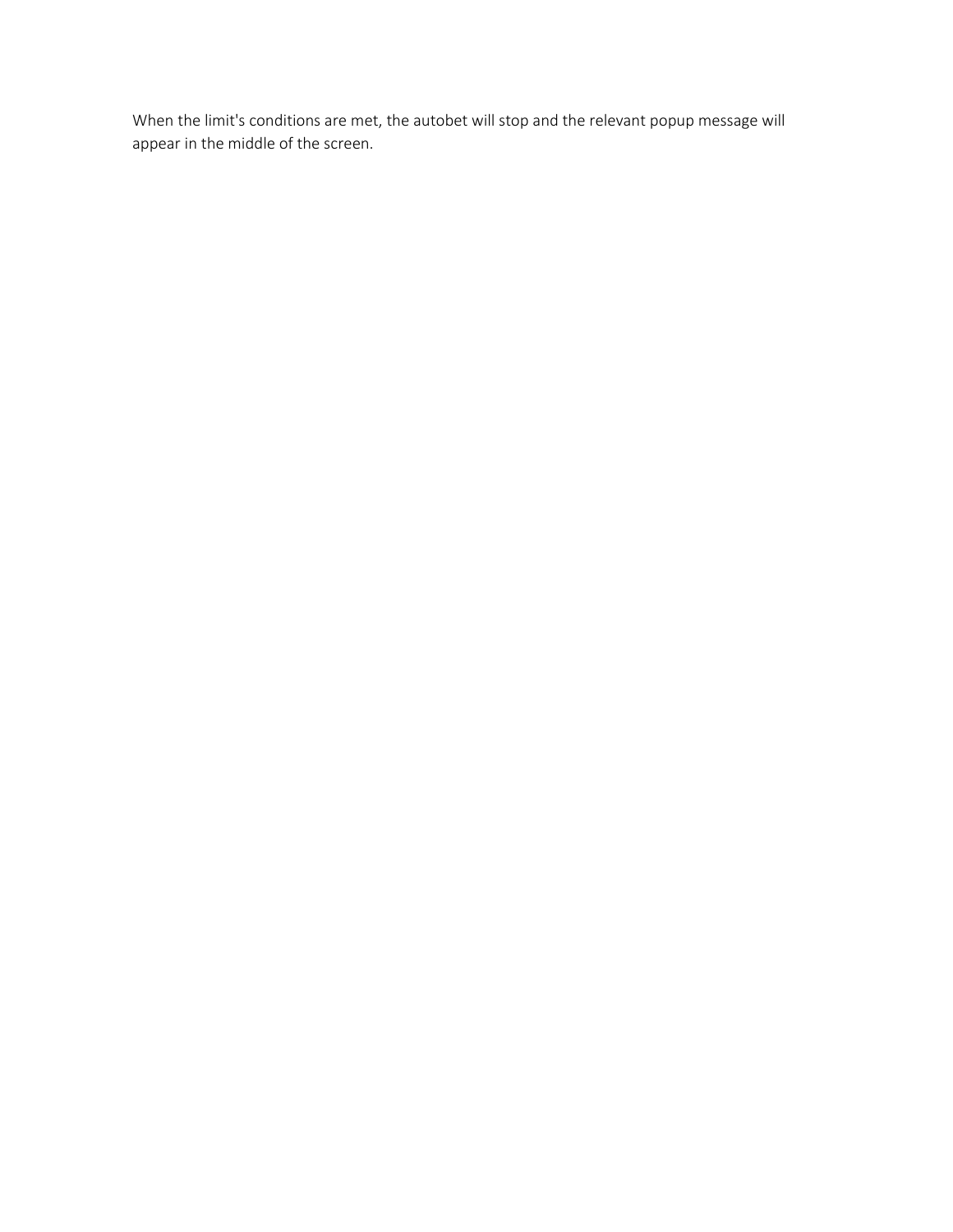### Mega Love

Game Help

### RNG Version: PARIPLAY CSRNG, VERSION 1.0 RNG

-----------------------------------------------------------------------------------------------

#### **Contents**

- How to Play
- How to Read the Paytable
- Game Controls
- Auto-bet system Desktop
- Mobile Game Settings
- A Look Inside
- General Information

### 1. How to play

Mega love is a 3x3 scratch game featuring the god of love.

- 1. To play Mega love, first you need to place a bet. You can adjust the amount of your bet by using the plus and minus buttons on the sides of the bet display Press the button marked 'Buy Ticket' or click the SPACE BAR to buy a ticket.
- 2. Reveal what is on the hearts. This can be done two ways. You can either click on each heart or you can reveal them all by clicking on the 'SHOW ALL' button. A click on the SPACE BAR will activate the 'SHOW ALL' function.
- 3. Once you have revealed what is hiding under the covers, check to see if you've won. You can do this either by checking that there are 3 matching symbols or by looking at the bottom righthand side of the screen on the WIN box.
- 4. Incomplete games will be either completed automatically or will be in a pending state until the player re-opens the game.
- 5. Malfunction/disconnect voids all pays and plays.
- 6. All open sessions, which are not concluded by the player, plus any future transactions for those sessions will be terminated, after a period of time, as defined by the respective regulator/operator.

### 1. The Pay-table

The Paytable in this game acts like a key, explaining the value of each symbol in the game. The win amount displayed is the result of the current bet amount times the symbol multiplier.

### Game Controls

- Buy ticket submits the bet and starts the game, changes to a Show All button.
- **Balance** Display user balance.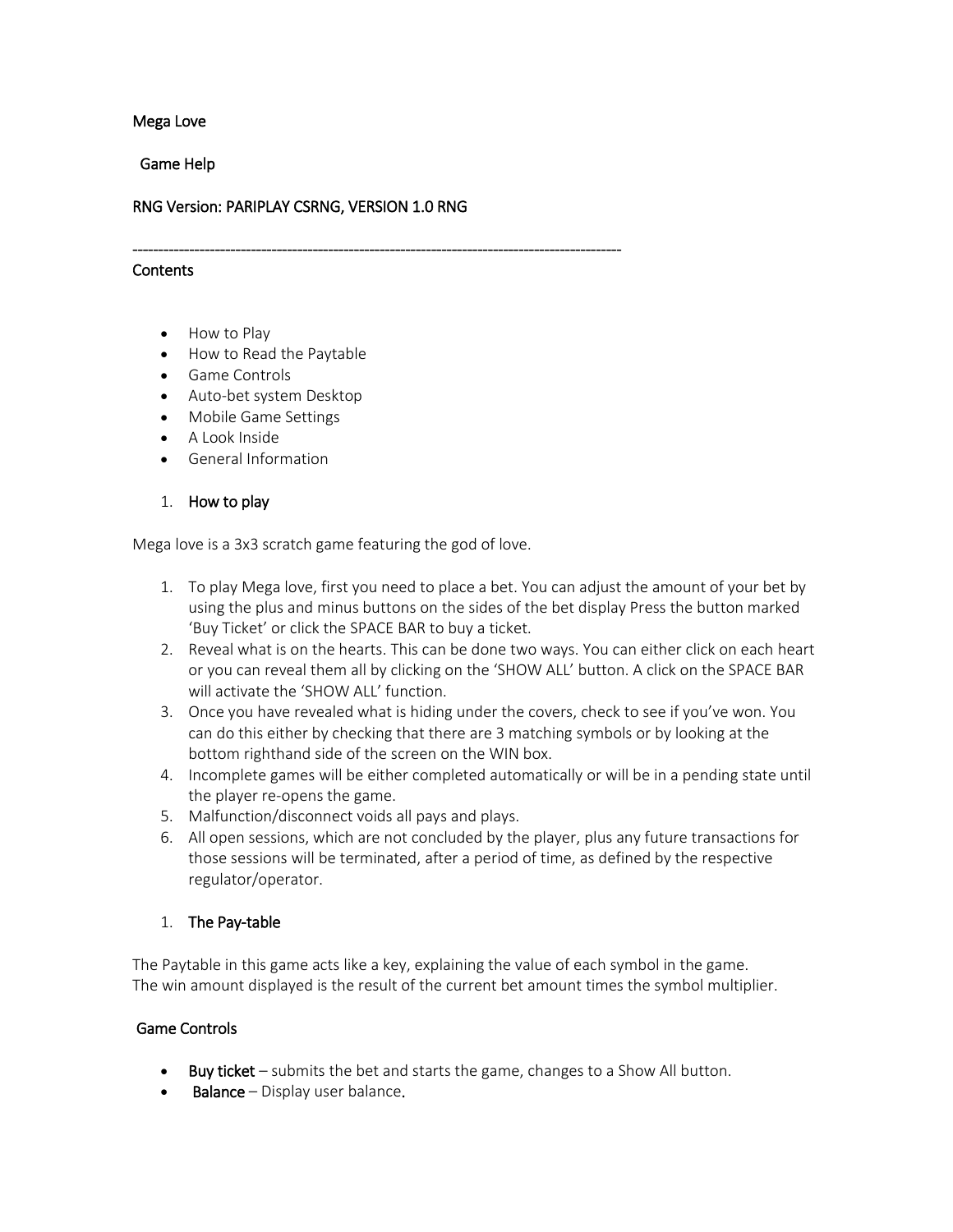- Total Bet  $(-/+)$  Display current bet. Enable adjustment of bet.
- $W$ in Display current win.
- Auto-bet Enables playing the game automatically for a predetermined number of bets at the current bet configuration. See Auto-bet Chapter
- Info enables access to the game's paytable.
- $HeIp$  opens the game help pages.
- Full screen toggle  $-$  switch to full screen and back.
- Home  $-$  Exit game.
- Sound enables sound volume control.

### Auto-bet system Desktop

To use the auto bet, the player must press the auto bet icon next to the "Buy ticket" button.

 Auto Bet – Enables playing the game automatically for a predetermined number of bets at the current bet configuration.

To set number of bets click the number of bets panel

and then select the desired value of bets.

To add limits open the setting panel using the [+] sign

Each setting can be set to on or off using the on/off switch.

Some limits require a numeric value that must be entered before auto-bet activation. Limits without a valid numeric value will turn off once auto-bet is activated. To close the setting panel press the [-] button. To start an auto-bet session, press the PLAY button. To Pause an auto-bet session, press the Pause button.

To exit the Auto-bet mode press the [X] button

### 1. Mobile Game Settings

| <b>Button</b>     | Image | Description                                                                                |
|-------------------|-------|--------------------------------------------------------------------------------------------|
| <b>Buy Ticket</b> |       | Place a bet                                                                                |
| Show All          |       | Show All symbols                                                                           |
| Auto-bet          |       | Opens Auto-bet settings                                                                    |
| Pay Table         |       | Opens the pay table pages                                                                  |
| Home/Lobby        |       | Exit game to home/lobby of<br>lhost.                                                       |
| Settings          |       | Opens Settings page of game                                                                |
| <b>Bet</b>        |       | Display the stake for the<br>current bet.<br>When pressed, opens the<br>bet value drop box |
| Balance           |       | Display player balance                                                                     |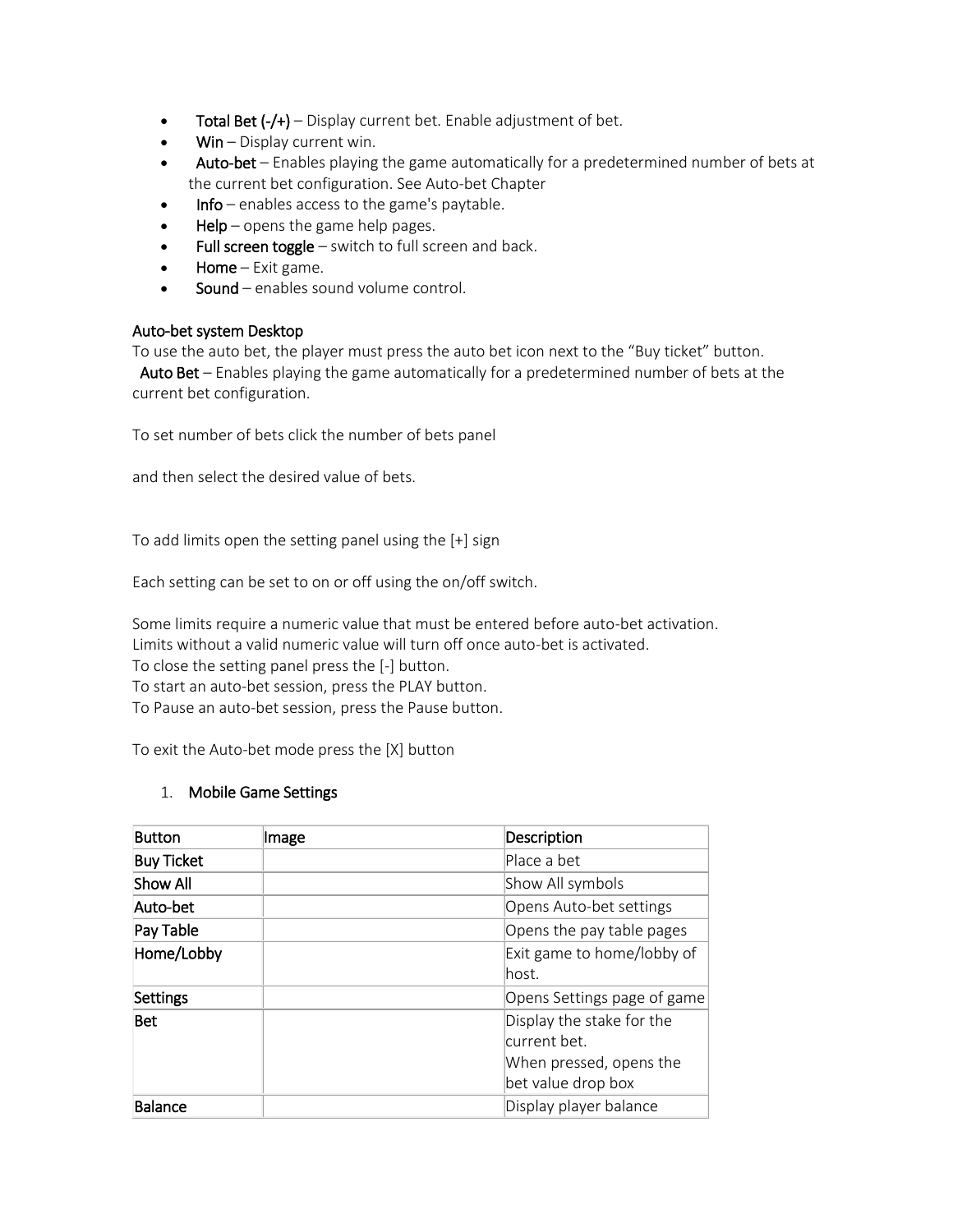| <b>WIN</b>   | Display current bet total win |
|--------------|-------------------------------|
| <b>CLOCK</b> | Display time of current       |
|              | player session                |

All game settings and info pages such as help and paytable are accessed by pressing the settings icon.

*Setting Auto-bet*

The player need to press the auto-bet floating icon, right above the Buy ticket icon, in order to enter the auto-bet settings page.

Auto-bet settings can also be reached through the game settings (Settings=>Auto-bet) Schematic description of the setting elements:

Actual game settings:

*Auto-bets Limits:*

- Loss limit <Numeric value>- Pauses the auto bet function (see below) when the total loss of the user so far (SUM(bet)-SUM(win)) >= <Numeric value>
- Single Win <Numeric value>- Pauses the auto bet function (see below) when a single win payout >= <Numeric value> or more.
- Win Limit-<Numeric value>- Pauses the auto bet function (see below) when the total Win of the user so far (SUM(bet)-SUM(win)) <= <Numeric value>
- Stop on win When any single bet results with a win of any size, auto-bet deactivates.
- Each limit can be turned on or off by pressing on the toggle button next to it.
- To set the number of bets, the player picks the desired value from the top list of optional values by pressing on the desired value. The selection mark is set on the last settings.
- When a limit is reached and the Auto-bet stops, a message pops in the center of the screen reading according to the limit:
	- o "Loss limit reached"
	- o "Win limit reached"
	- o "Single win reached"
	- o "Win reached"

Message will fade out after 5 sec or on any tapping (screen or button pressed)

To exit the auto bet panel, the player can:

- Start the auto-bets by pressing "START".
- Exit auto-bet completely by pressing the "return to game" button on the right

### *Auto-bet active view:*

When the auto-bet is activated, the player is returned to the game view.

The Buy ticket button is replaced by a counter displaying the remaining auto-bets.

The auto-bet button is changed into "Stop auto-bet" icon.

pressing on the "stop auto-bet" or on the counter, stops the auto bet and returns to regular game mode.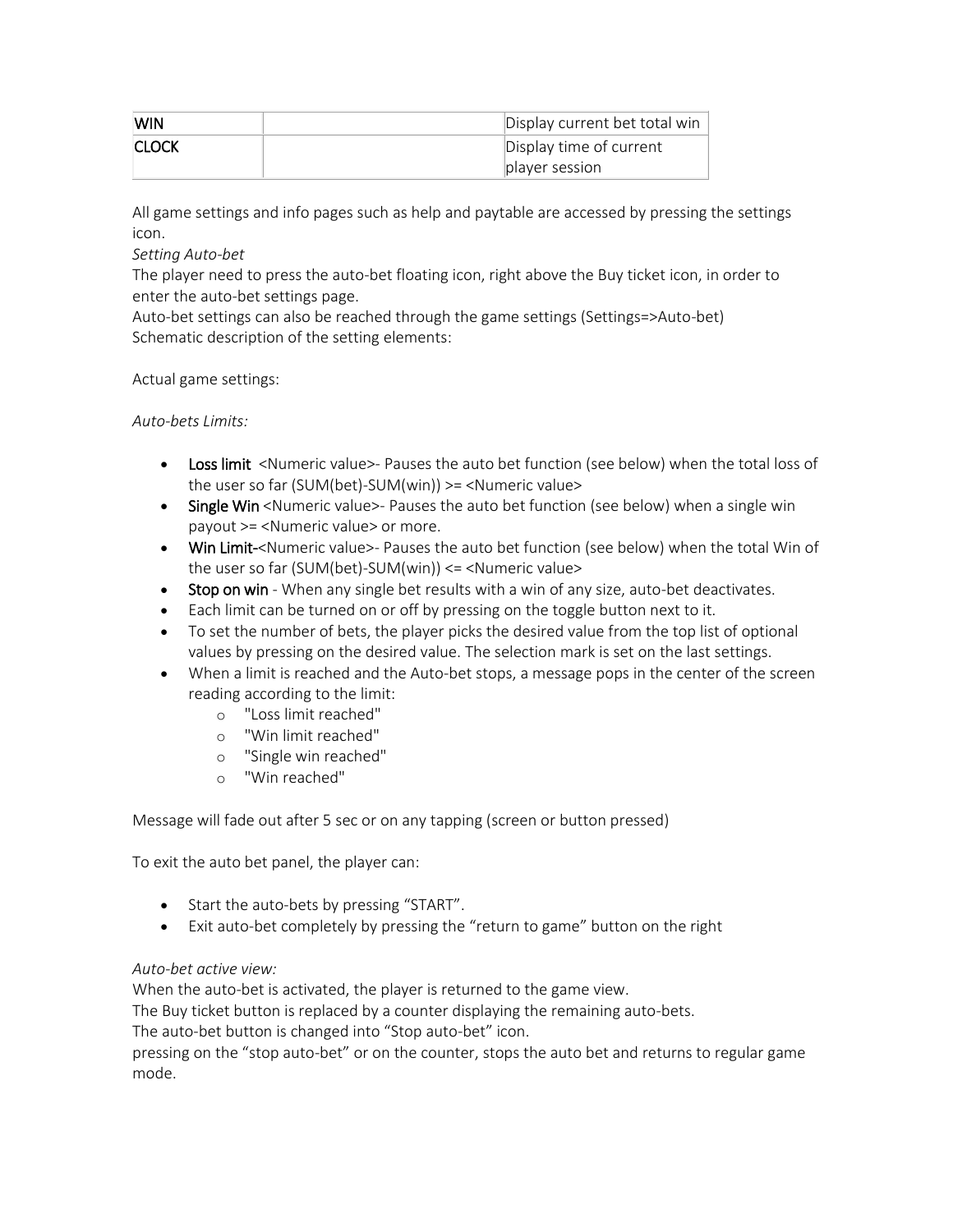## *Game settings page*

Setting sound – Ambience Sound – enabling or disabling background music. Setting sound –Sound effects – enabling or disabling sound effect. Full Screen – enabling or disabling Full screen mode- this option is not available on iOS.

## 1. General Information

| Game Type         | ! 3x3 Scratch card |
|-------------------|--------------------|
| Number of symbols |                    |
| Return to Player  | 95%                |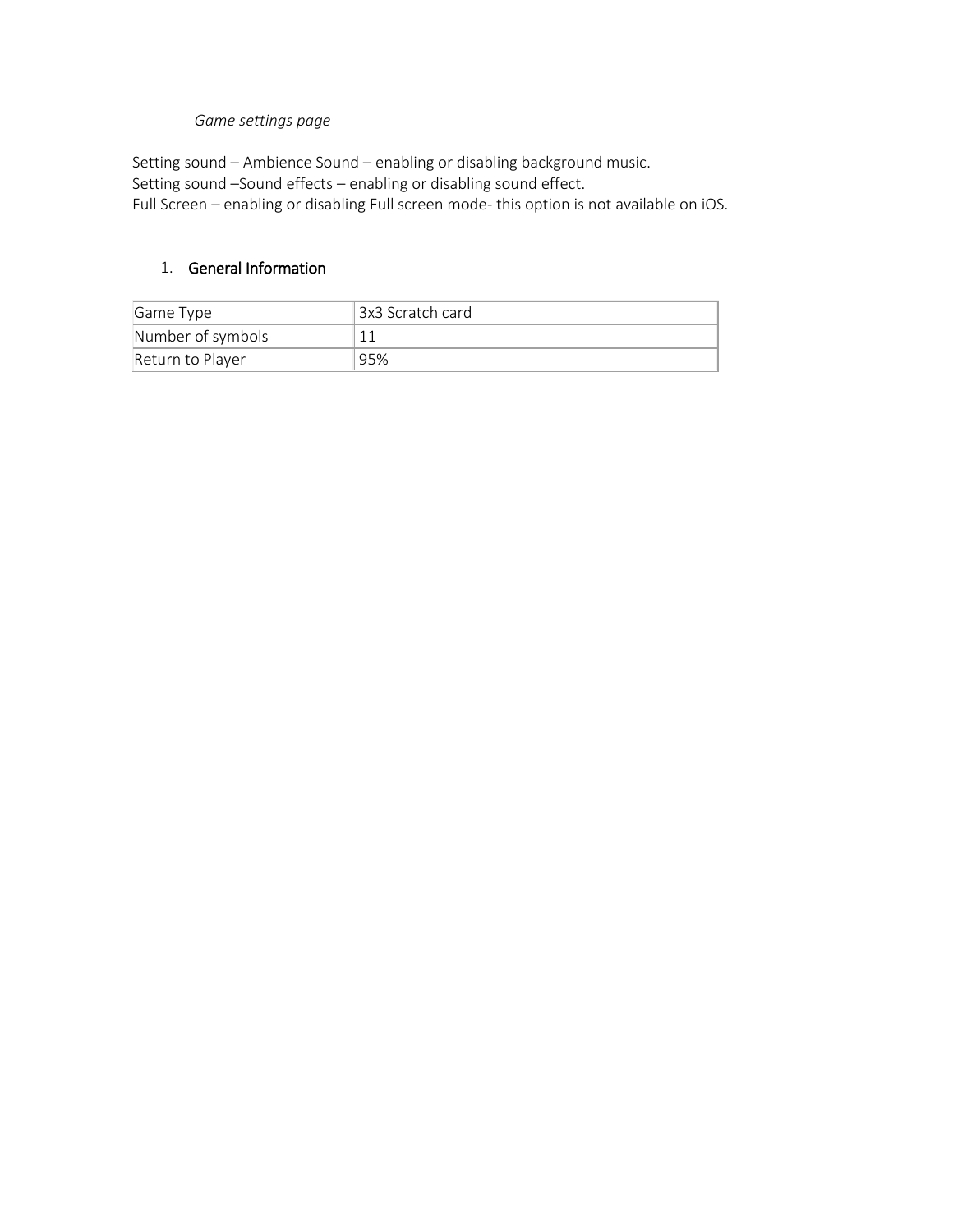## Ocean Fortune

#### **Contents**

- . How to Play
- . How to Read the Paytable
- . Game Controls
- . Mobile Game settings
- . A Look Inside
- . RTP Information

## 1. How to play

Ocean Fortune takes you to the depths of the ocean where all the fish, animals and creatures are holding treasures in this 3x3 scratch card game.

----------------------------------------------------------------------------------------------

- 1. To play Ocean Fortune, first you need to place a bet. You can adjust the amount of your bet by using the arrow buttons on the sides of the bet display Press the button marked 'Buy Ticket' or click the SPACE BAR to buy a ticket.
- 2. Reveal what is in the clams. This can be done two ways. You can either click on each clam or you can reveal them all by clicking on the 'Reveal all' button. A click on the SPACE BAR will activate the 'Reveal all' function.
- 3. Once you have revealed what is hiding under the covers, check to see if you've won. You can do this either by checking that there are 3 matching symbols or by looking at the bottom righthand side of the screen on the WIN box.

## 2. The Pay-table

The Paytable in this game acts like a key, explaining the value of each symbol in the game. The win amount is determined based on bet amount x the paytable multiplier.

Malfunction/disconnect voids all pays and plays.

All open sessions, which are not concluded by the player, plus any future transactions for those sessions will be terminated, after a period of time, as defined by the respective regulator/operator.

## 3. Game Controls

- Buy ticket submits the bet and starts the game, changes to a reveal all button.
- Show all –Reveal all symbols.
- **Balance** Display player balance.
- **Total Bet (-/+)** Display current bet. Enable adjustment of bet per line.
- $W$ in Display current win.
- Auto Play Enables playing the game automatically for a predetermined number of bets at the current bet configuration. See Auto-bet Chapter
- $HeIp$  opens the game help pages.
- Full screen toggle switch to full screen and back.
- Sound enables sound volume control.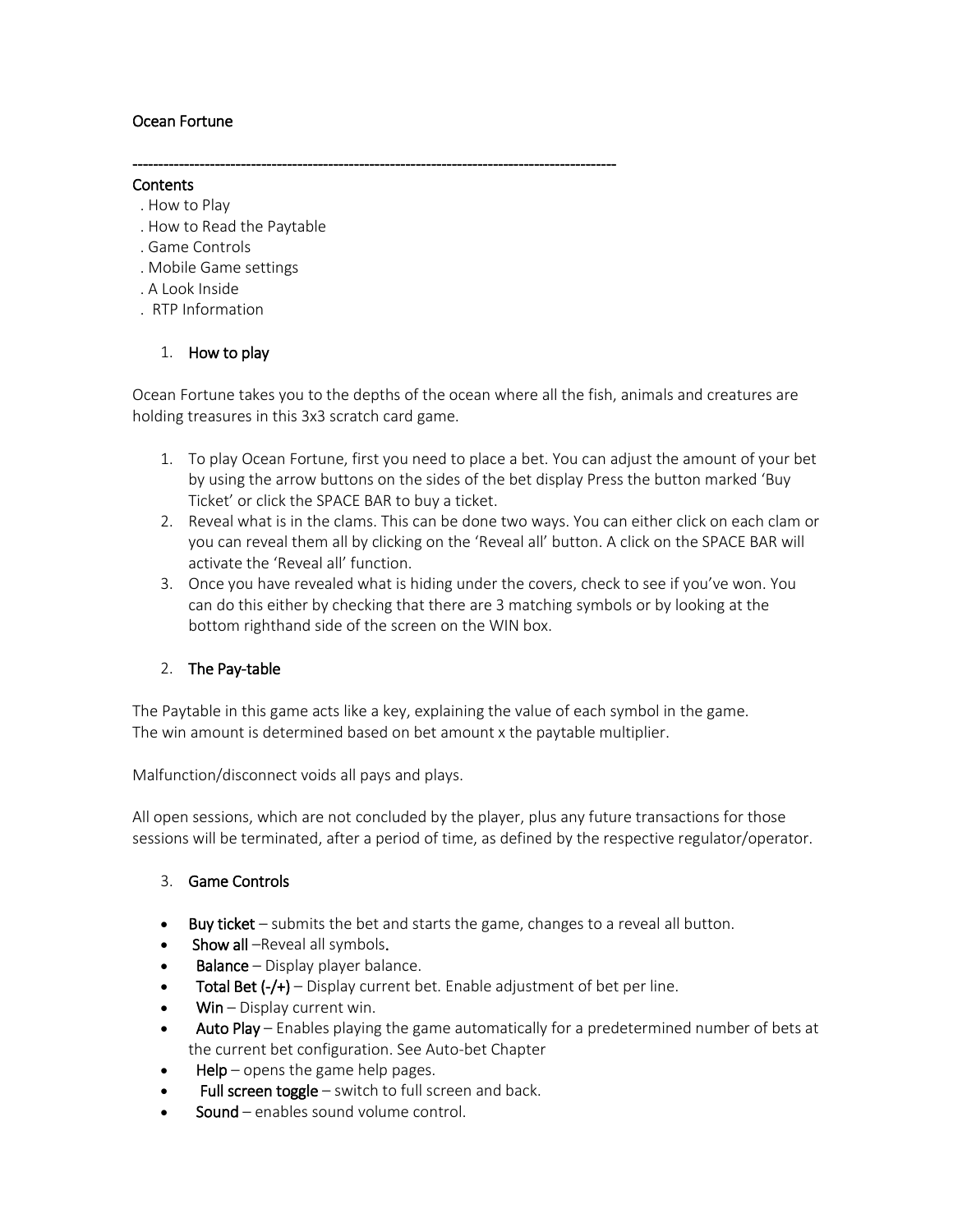- Home Exit game.
- Cashier Open Player account

### Auto-bet system Desktop

To use the auto bet, the player must press the auto bet icon next to the "Buy ticket" button. Auto Bet - Enables playing the game automatically for a predetermined number of bets at the current bet configuration

To set number of bets click the bet limit panel and then select the desired value of bets.

To add limits open the setting panel using the [+] sign

Each setting can be set to on or off using the on/off switch.

Some limits require a numeric value that must be entered before auto-bet activation. Limits without a valid numeric value will turn off once auto-bet is activated. To close the setting panel click the [-] button. To start an auto-bet session, click the PLAY button.

To Pause an auto-bet session, click the Pause button.

To exit the Auto-bet mode click the [X] button

## 4. Mobile Game settings

| <b>Button</b>     | Image | Description                 |
|-------------------|-------|-----------------------------|
| <b>Buy Ticket</b> |       | Place a bet                 |
| <b>Reveal All</b> |       | Reveal all symbols          |
| Auto-bet          |       | Opens Auto-bet settings     |
| Pay Table         |       | Opens the pay table pages   |
| Home/Lobby        |       | Exit game to home/lobby of  |
|                   |       | lhost.                      |
| <b>Settings</b>   |       | Opens Settings page of      |
|                   |       | game                        |
| <b>Bet</b>        |       | Display the stake for the   |
|                   |       | current bet.                |
|                   |       | When clicked, opens the bet |
|                   |       | value drop box              |
| <b>Balance</b>    |       | Display player balance      |
| <b>WIN</b>        |       | Display current win         |
| <b>CLOCK</b>      |       | Display time of current     |
|                   |       | player session              |

All game settings and info pages such as help and paytable are accessed by clicking the settings icon.

*Setting Auto-bet*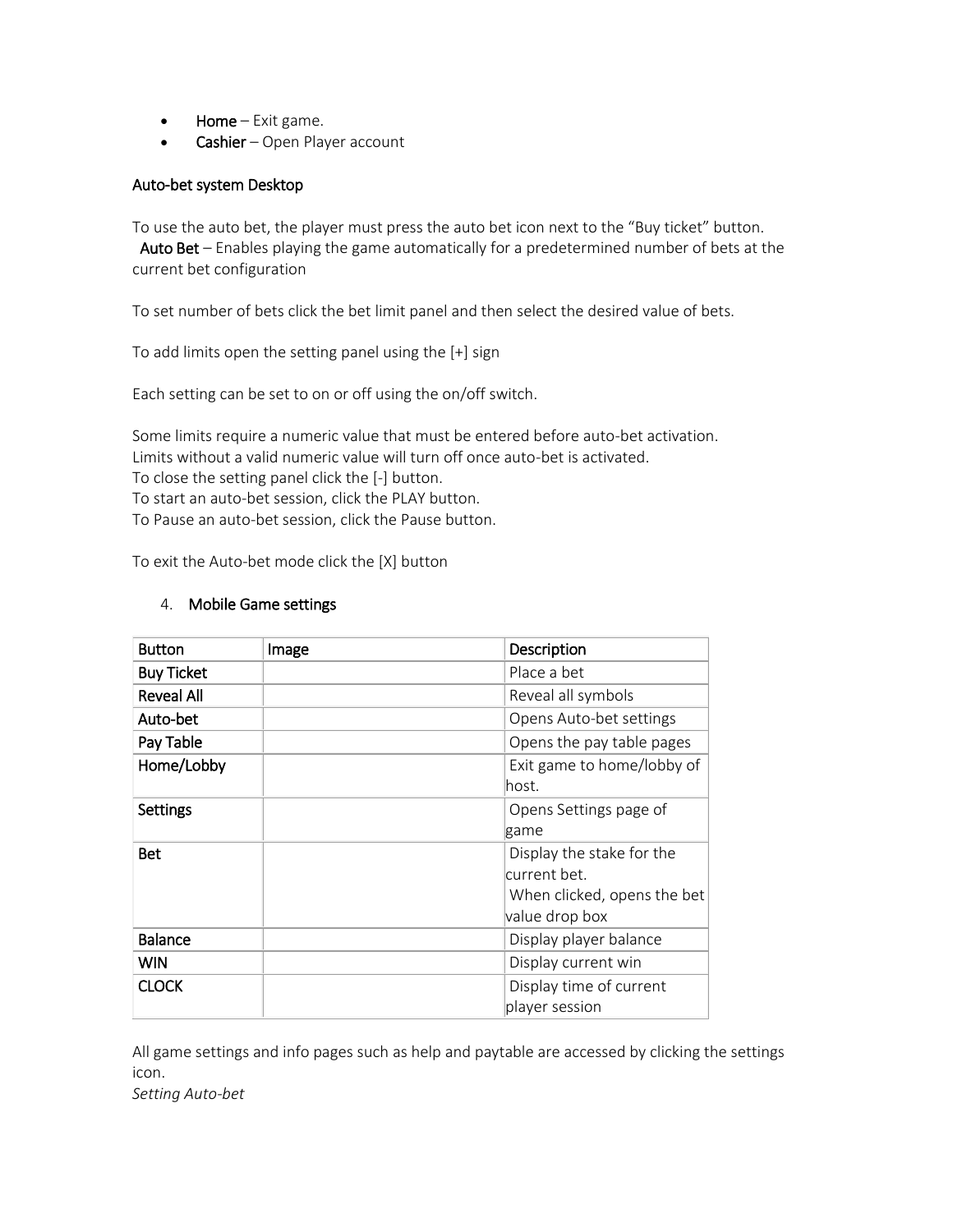The player need to click the auto-bet floating icon, right above the Buy ticket icon, in order to enter the auto-bet settings page.

Auto-bet settings can also be reached through the game settings (Settings=>Auto-bet) Schematic description of the setting elements:

Actual game settings:

*Auto-bets Limits:*

- Loss limit <Numeric value>- Pauses the auto bet function (see below) when the total loss of the user so far (SUM(bet)-SUM(win)) >= <Numeric value>
- Single Win <Numeric value>- Pauses the auto bet function (see below) when a single win payout >= <Numeric value> or more.
- Win Limit-<Numeric value>- Pauses the auto bet function (see below) when the total Win of the user so far (SUM(bet)-SUM(win)) <= <Numeric value>
- Stop on win When any single bet results with a win of any size, auto-bet deactivates. Free bets count as one bet, so if a main ticket didn't win any line but did win free bets, and one of the free bets wins any amount, the bet counts as a win.
- Each limit can be turned on or off by clicking on the on\off button next to it.
- To set the number of auto-bets, the player picks the desired value from the top list of optional values by clicking on the desired value. The selection mark is set on the last settings.
- When a limit is reached and the Auto-bet stops, a message pops in the center of the screen reading according to the limit:
	- o "LOSS LIMIT REACHED"
	- o "WIN LIMIT REACHED"
	- o "WIN REACHED"
	- o "REACHED A WIN"

Message will fade out after 5 sec or on any tapping (screen or button pressed)

To exit the auto bet panel, the player can:

- Start the auto-bets by clicking "START".
- Exit auto-bet completely by clicking the "return to game" button on the right

## *Auto-bet active view:*

When the auto-bet is activated, the player is returned to the game view.

The Buy ticket button is replaced by a counter displaying the remaining auto-bets.

The auto-bet button is changed into "Stop auto-bet" icon.

Clicking on the "stop auto-bet" or on the counter, stops the auto bet and returns to regular game mode.

## *Game settings page*

Setting Turbo mode - When Turbo mode is on, it speeds the game, enabling a faster game. Setting sound – Ambience Sound – enabling or disabling background music. Setting sound –Sound effects – enabling or disabling sound effect.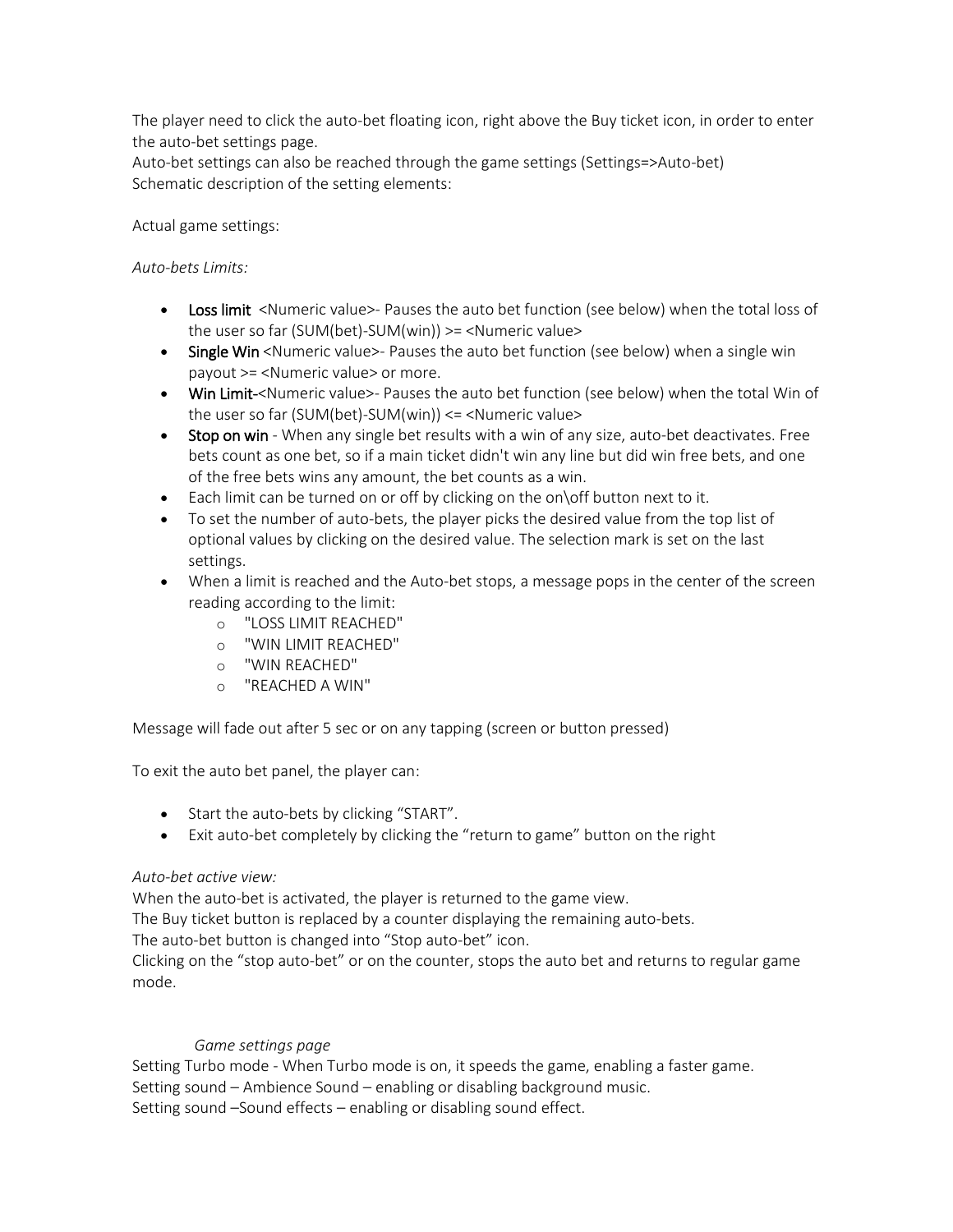Full Screen – enabling or disabling Full screen mode.

Here is the paytable, you can access it by clicking on the goblet button at the lower left side of the screen.

# 1. General Information

| Game Type         | '3x3 Scratch card |
|-------------------|-------------------|
| Number of symbols |                   |
| Return to Player  | 194.9%            |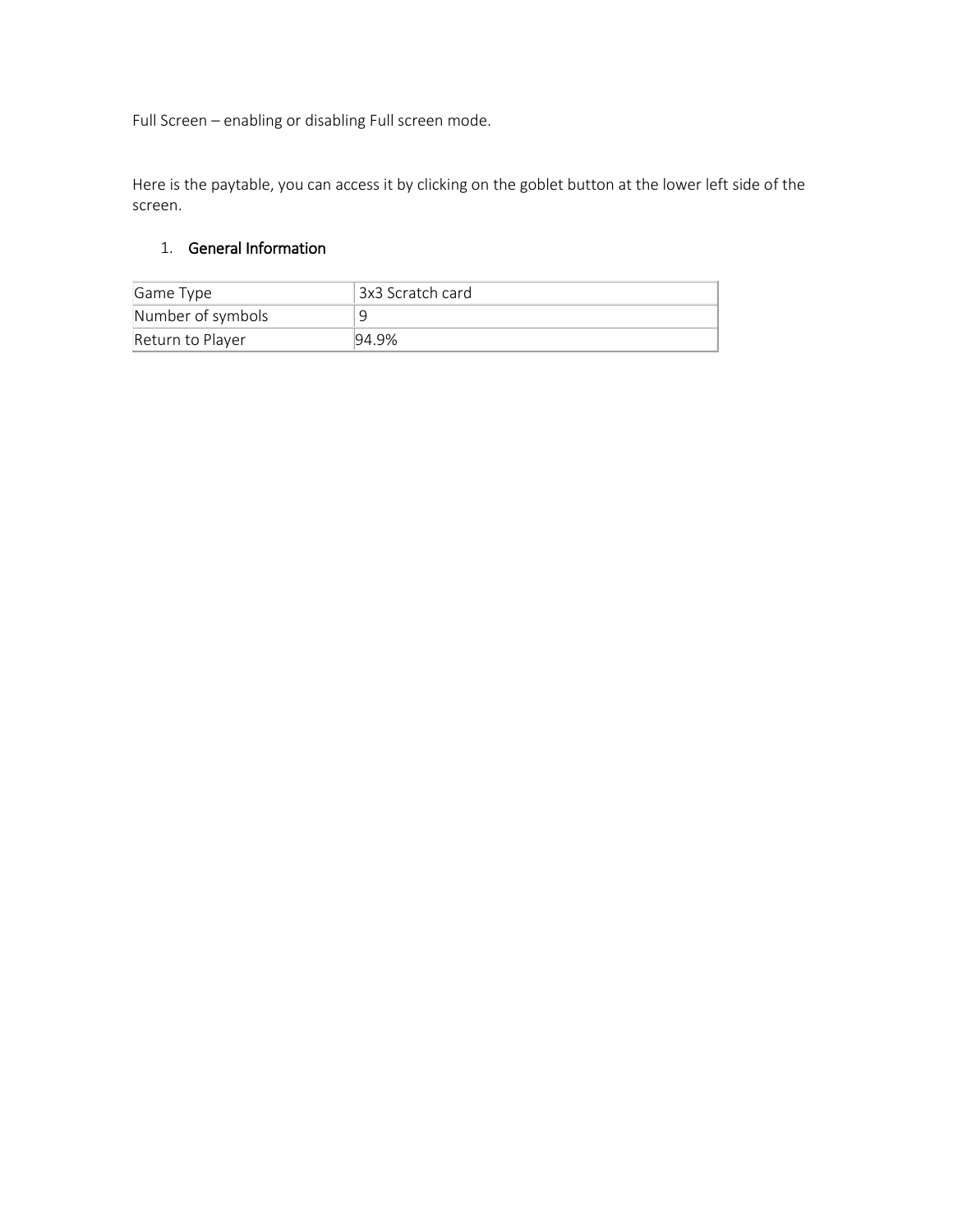## Zodiac Fortune - Help Page

#### **Contents**

- How to Read the Paytable
- Game Controls
- Auto-bet system Desktop
- Mobile Game Settings
- A Look Inside
- General Information
- 1. How to play

Zodiac Fortune is a 12 symbols scratch card that based on the Zodiac fortune wheel.

-----------------------------------------------------------------------------------------------

- 1. To play Zodiac Fortune, first you need to place a bet. You can adjust the amount of your bet by using the arrow buttons on the sides of the bet display Press the button marked 'Buy Ticket' or press the SPACE BAR to buy a ticket.
- 2. Reveal what is below the star covers. This can be done two ways. You can either scratch each cover or you can reveal them all by pressing on the 'Reveal all' button. A press on the SPACE BAR will activate the 'Reveal all' function.
- 3. Once you have revealed what is hiding under the covers, check to see if you've won. You can do this either by checking that there are 3 matching symbols or by looking at the bottom righthand side of the screen on the WIN box.

### 1. The Pay-table

The symbols in this game are the win sums of the current bet X a multiplier.

Malfunction/disconnect voids all pays and plays.

All open sessions, which are not concluded by the player, plus any future transactions for those sessions will be terminated, after a period of time, as defined by the respective regulator/operator.

- 1. Game Controls
- Buy ticket submits the bet and starts the game, changes to a reveal all button.
- **Reveal** –Reveal all symbols.
- **Balance** Display player balance.
- Bet– Display current bet. Enable adjustment of bet with increase and decrease arrows.
- $W$ in Display current win.
- Auto Bet Enables playing the game automatically for a predetermined number of bets at the current bet configuration.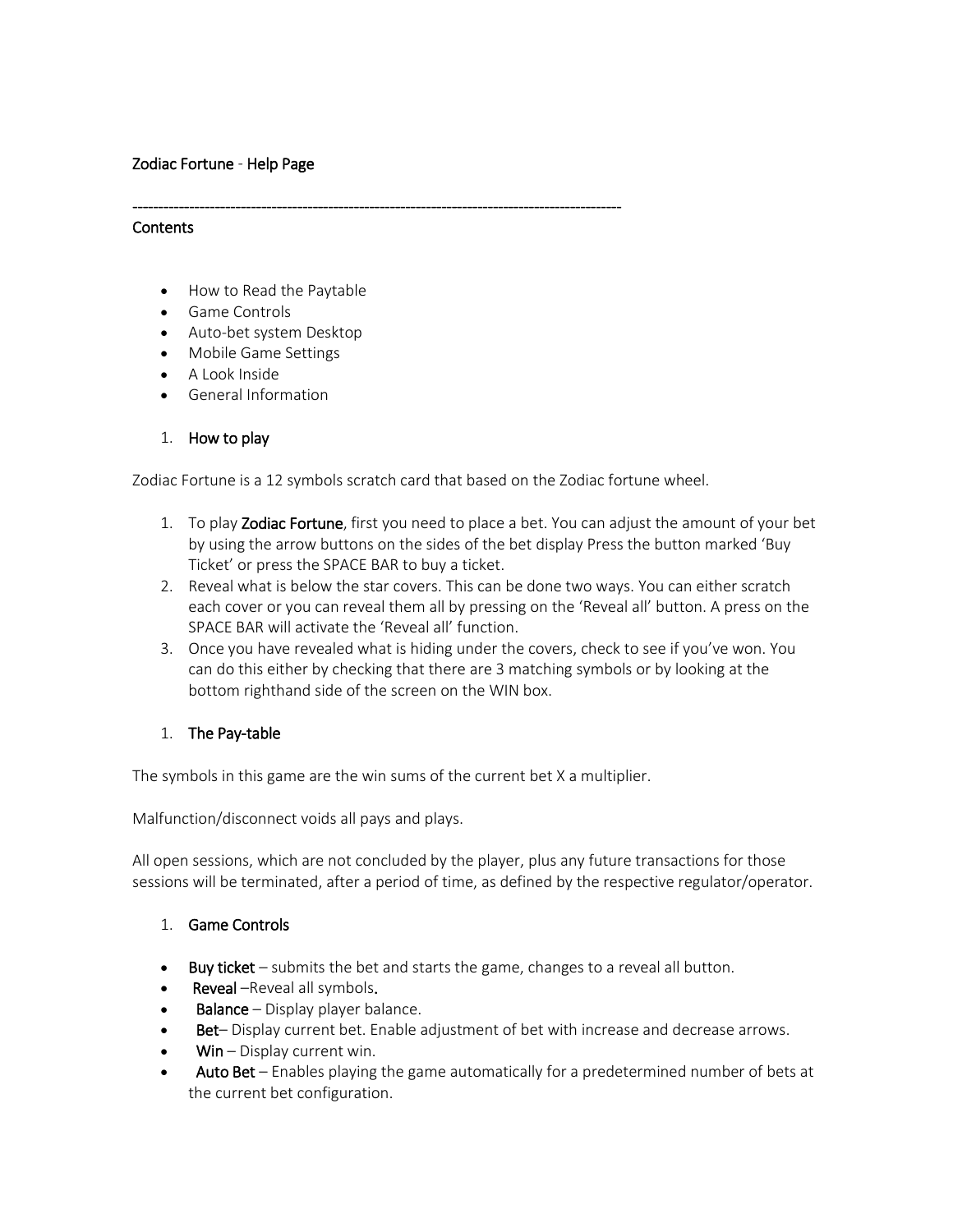- $HeIp$  opens the game help pages.
- Full screen toggle switch to full screen and back.
- Sound enables sound volume control.
- Home Exit game.
- Cashier Open Player account
- This game has no pay table.

### Auto-bet system Desktop

To use the auto bet a player must press the auto bet icon next to the "Buy ticket" button.

Auto Bet – Enables playing the game automatically for a predetermined number of bets at the current bet configuration.

To set number of bets, press the number of bets panel and then select the desired value of bets.

To add limits open the setting panel using the [+] sign

Each setting can be set to on or off using the on/off switch.

Some limits require a numeric value that must be entered before auto-bet activation.

Limits without a valid numeric value will turn off once auto-bet is activated.

To close the setting panel press the [-] button. To start an auto-bet session, press the PLAY button. To Pause an auto-bet session, press the Pause button.

To exit the Auto-bet mode press the [X] button

### 1. Mobile Game settings

| <b>Button</b>     | Description                                                                                |
|-------------------|--------------------------------------------------------------------------------------------|
| <b>Buy Ticket</b> | Place a bet                                                                                |
| <b>Reveal All</b> | Reveal all symbols                                                                         |
| Auto-bet          | Opens Auto-bet settings                                                                    |
| Home/Lobby        | Exit game to home/lobby of<br>lhost.                                                       |
| <b>Settings</b>   | Opens Settings page of<br>game                                                             |
| <b>Bet</b>        | Display the stake for the<br>current bet.<br>When pressed, opens the<br>bet value drop box |
| <b>Balance</b>    | Display player balance                                                                     |
| <b>WIN</b>        | Display current bet total win                                                              |
| <b>CLOCK</b>      | Display time of current<br>player session                                                  |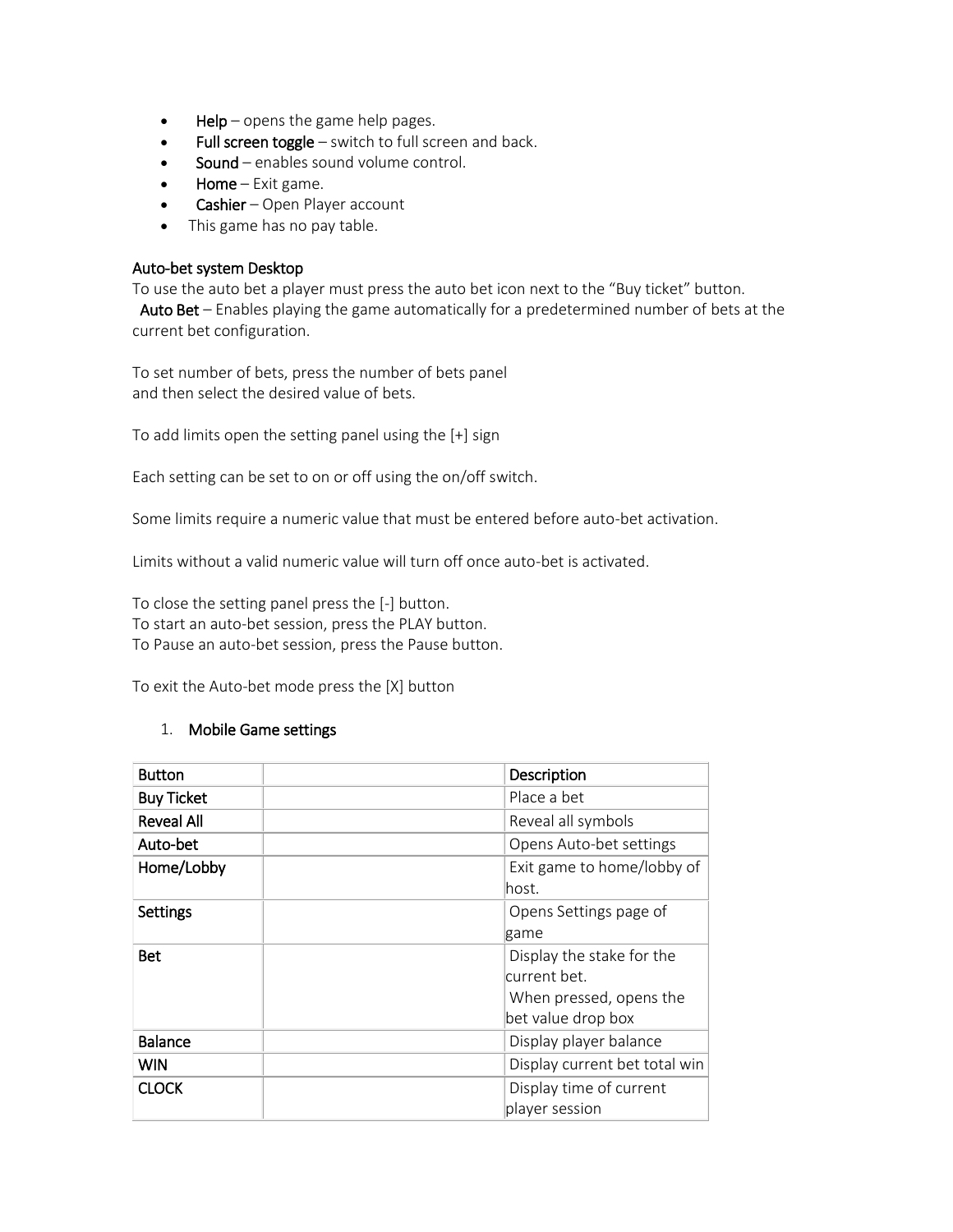All game settings and info pages such as help and paytable are accessed by pressing the settings icon.

## *Setting Auto-bet*

The player need to press the auto-bet floating icon, right above the bet icon, in order to enter the auto-bet settings page.

Auto-bet settings can also be reached through the game settings (Settings=>Auto-bet) Schematic description of the setting elements:

## Actual game settings:

## *Auto-bets Limits:*

- Loss limit <Numeric value>- Pauses the auto bet function (see below) when the total loss of the user so far (SUM(bet)-SUM(win)) >= <Numeric value>
- Single Win <Numeric value>- Pauses the auto bet function (see below) when a single win payout >= <Numeric value> or more.
- Win Limit-<Numeric value>- Pauses the auto bet function (see below) when the total Win of the user so far (SUM(bet)-SUM(win)) <= <Numeric value>
- Stop on win When any single bet results with a win of any size, auto-bet deactivates.
- Each limit can be turned on or off by pressing the check box next to it.
- To set the number of auto-bets, the player picks the desired value from the top list of optional values by pressing on the desired value. The selection mark is set on the last settings.
- When a limit is reached and the Auto-bet stops, a message pops in the center of the screen reading according to the limit:
	- o "Loss limit reached"
	- o "Win limit reached"
	- o "Single win reached"
	- o "Win reached"

Message will fade out after 5 sec or on any tapping (screen or button pressed)

To exit the auto bet panel, the player can:

- Start the auto-bets by pressing "START".
- Exit auto-bet completely by pressing the "return to game" button on the right

## *Auto-bet active view:*

When the auto-bet is activated, the player is returned to the game view.

The bet button is replaced by a counter displaying the remaining auto-bets.

The auto-bet button is changed into "Stop auto-bet" icon.

Clicking on the "stop auto-bet" or on the counter, stops the auto bet and returns to regular game mode.

*Game settings page*

Setting sound – Ambience Sound – enabling or disabling background music. Setting sound –Sound effects – enabling or disabling sound effect.